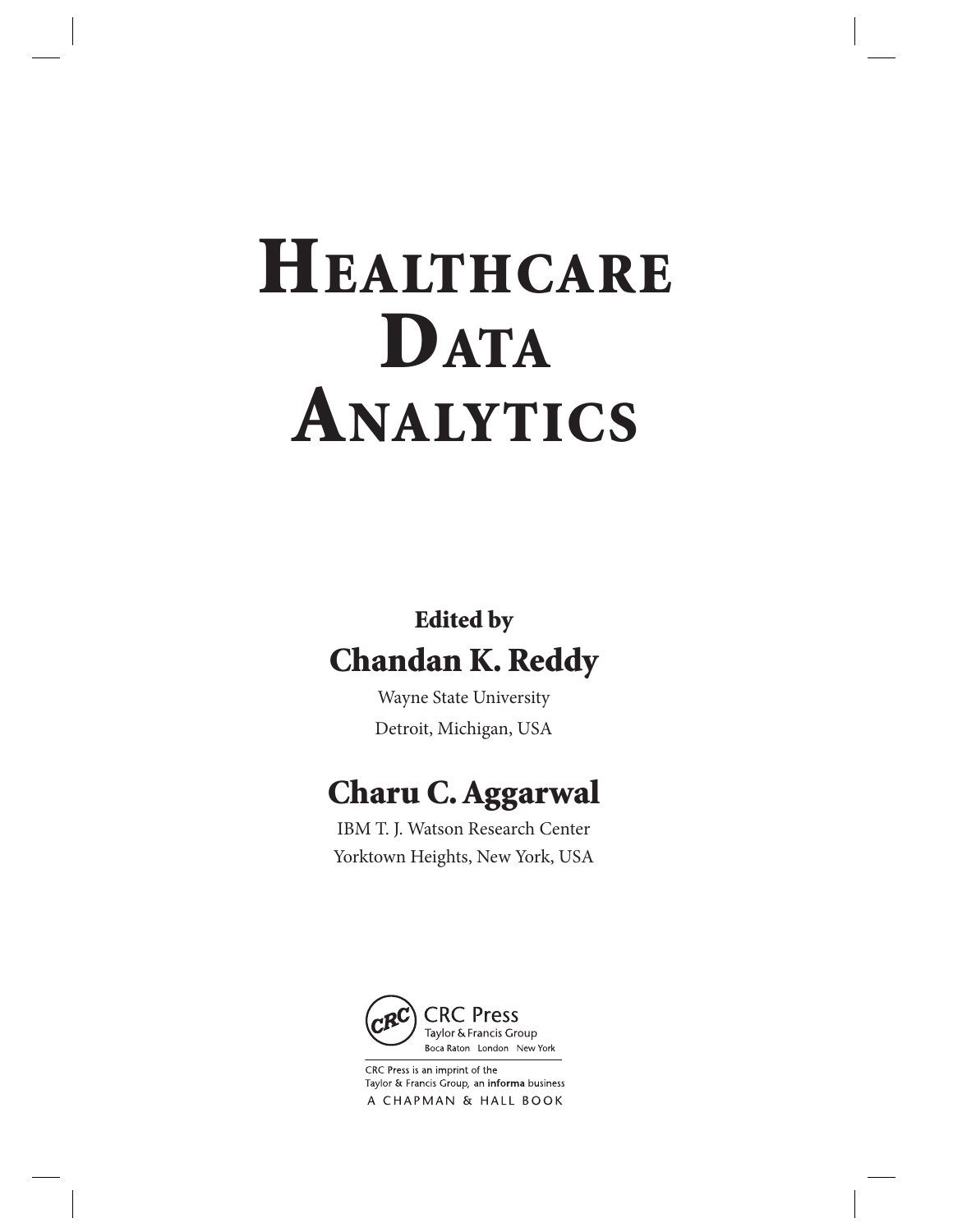### **Contents**

|   |                | <b>Editor Biographies</b> |                                                    | xxi            |
|---|----------------|---------------------------|----------------------------------------------------|----------------|
|   |                | <b>Contributors</b>       |                                                    | xxiii          |
|   | <b>Preface</b> |                           |                                                    | xxvii          |
| 1 |                |                           | An Introduction to Healthcare Data Analytics       | 1              |
|   |                |                           | Chandan K. Reddy and Charu C. Aggarwal             |                |
|   | 1.1            |                           |                                                    | $\mathfrak{2}$ |
|   | 1.2            |                           |                                                    | 5              |
|   |                | 1.2.1                     |                                                    | 5              |
|   |                | 1.2.2                     |                                                    | 5              |
|   |                | 1.2.3                     |                                                    | 6              |
|   |                | 1.2.4                     |                                                    | 6              |
|   |                | 1.2.5                     |                                                    | 6              |
|   |                | 1.2.6                     |                                                    | 7              |
|   |                | 1.2.7                     |                                                    | 8              |
|   |                | 1.2.8                     |                                                    | 8              |
|   | 1.3            |                           |                                                    | 9              |
|   |                | 1.3.1                     |                                                    | 9              |
|   |                | 1.3.2<br>1.3.3            |                                                    | 9<br>10        |
|   |                |                           |                                                    | 10             |
|   |                | 1.3.4<br>1.3.5            |                                                    |                |
|   |                |                           |                                                    | 11             |
|   |                | 1.3.6                     |                                                    | 11             |
|   | 1.4            |                           | Applications and Practical Systems for Healthcare  | 12             |
|   |                | 1.4.1<br>1.4.2            |                                                    | 12<br>12       |
|   |                |                           |                                                    |                |
|   |                | 1.4.3                     | Data Analytics for Pharmaceutical Discoveries      | 13             |
|   |                | 1.4.4                     |                                                    | 13             |
|   |                | 1.4.5                     |                                                    | 14             |
|   |                | 1.4.6                     | Mobile Imaging for Biomedical Applications         | 14             |
|   | 1.5            |                           |                                                    | 14             |
|   | 1.6            |                           |                                                    | 15             |
| I |                |                           | <b>Healthcare Data Sources and Basic Analytics</b> | 19             |
| 2 |                |                           | <b>Electronic Health Records: A Survey</b>         | 21             |
|   |                |                           | Rajiur Rahman and Chandan K. Reddy                 |                |
|   | 2.1<br>2.2     |                           |                                                    | 22<br>22       |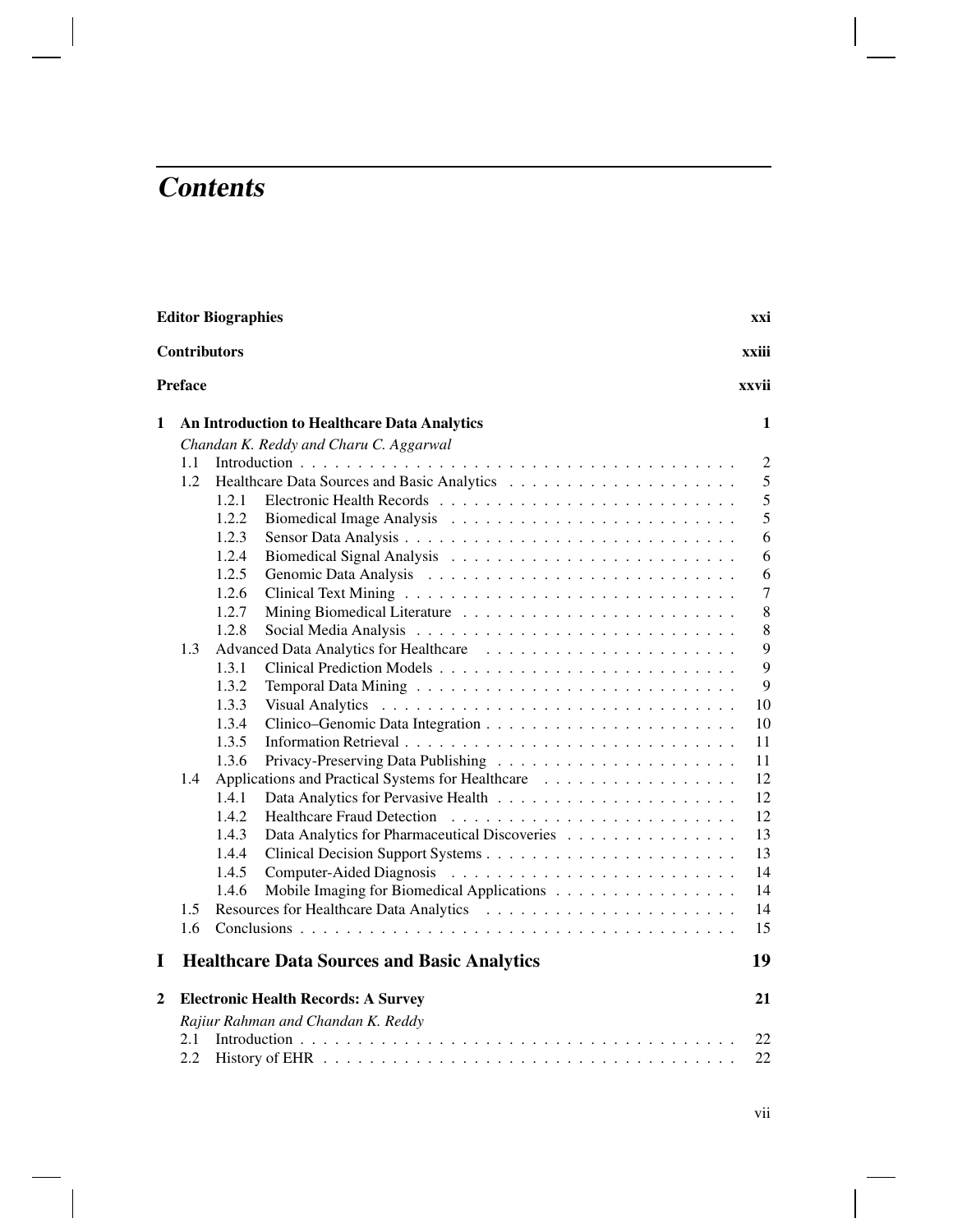### viii *Contents*

|   | 2.3 |                                                                                    | 24       |
|---|-----|------------------------------------------------------------------------------------|----------|
|   |     | 2.3.1                                                                              | 24       |
|   |     | Laboratory System Components & Vital Signs<br>2.3.2                                | 24       |
|   |     | 2.3.3                                                                              | 25       |
|   |     | 2.3.4                                                                              | 26       |
|   |     | Computerized Physician Order Entry (CPOE)<br>2.3.5                                 | 26       |
|   |     | 2.3.6                                                                              | 27       |
|   | 2.4 |                                                                                    | 28       |
|   |     | International Classification of Diseases (ICD)<br>2.4.1                            | 28       |
|   |     | 2.4.1.1                                                                            | 29       |
|   |     | 2.4.1.2                                                                            | 30       |
|   |     | 2.4.1.3                                                                            | 31       |
|   |     | 2.4.2                                                                              | 32       |
|   |     | 2.4.3<br>Systematized Nomenclature of Medicine Clinical Terms (SNOMED-CT).         | 32       |
|   |     | Logical Observation Identifiers Names and Codes (LOINC)<br>2.4.4                   | 33       |
|   |     | 2.4.5                                                                              | 34       |
|   |     | International Classification of Functioning, Disability, and Health (ICF)<br>2.4.6 | 35       |
|   |     | 2.4.7                                                                              | 37       |
|   |     | Unified Medical Language System (UMLS)<br>2.4.8                                    | 37       |
|   |     | Digital Imaging and Communications in Medicine (DICOM)<br>2.4.9                    | 38       |
|   | 2.5 |                                                                                    | 38       |
|   |     | 2.5.1                                                                              | 38       |
|   |     | 2.5.2                                                                              | 39       |
|   |     | 2.5.3                                                                              | 40       |
|   | 2.6 |                                                                                    | 42       |
|   | 2.7 |                                                                                    | 45       |
|   | 2.8 |                                                                                    | 47       |
|   | 2.9 |                                                                                    | 51       |
|   |     |                                                                                    |          |
| 3 |     | <b>Biomedical Image Analysis</b>                                                   | 61       |
|   |     | Dirk Padfield, Paulo Mendonca, and Sandeep Gupta                                   |          |
|   | 3.1 |                                                                                    | 62       |
|   | 3.2 |                                                                                    | 64       |
|   |     | 3.2.1                                                                              | 64       |
|   |     | 3.2.2                                                                              | 65       |
|   |     | 3.2.3                                                                              | 65       |
|   |     | 3.2.4                                                                              | 65       |
|   |     | 3.2.5                                                                              | 65       |
|   |     | 3.2.6                                                                              | 66       |
|   | 3.3 | <b>Object Detection</b>                                                            | 66       |
|   |     | 3.3.1                                                                              | 67       |
|   |     | 3.3.2                                                                              | 67       |
|   |     | 3.3.3                                                                              | 69       |
|   | 3.4 | <b>Image Segmentation</b>                                                          | 70       |
|   |     | 3.4.1                                                                              | 72       |
|   |     | 3.4.2                                                                              | 73       |
|   |     | 3.4.3                                                                              | 74       |
|   |     | 3.4.4                                                                              | 75       |
|   | 3.5 |                                                                                    | 78       |
|   |     |                                                                                    |          |
|   |     |                                                                                    |          |
|   |     | 3.5.1<br>3.5.2                                                                     | 79<br>79 |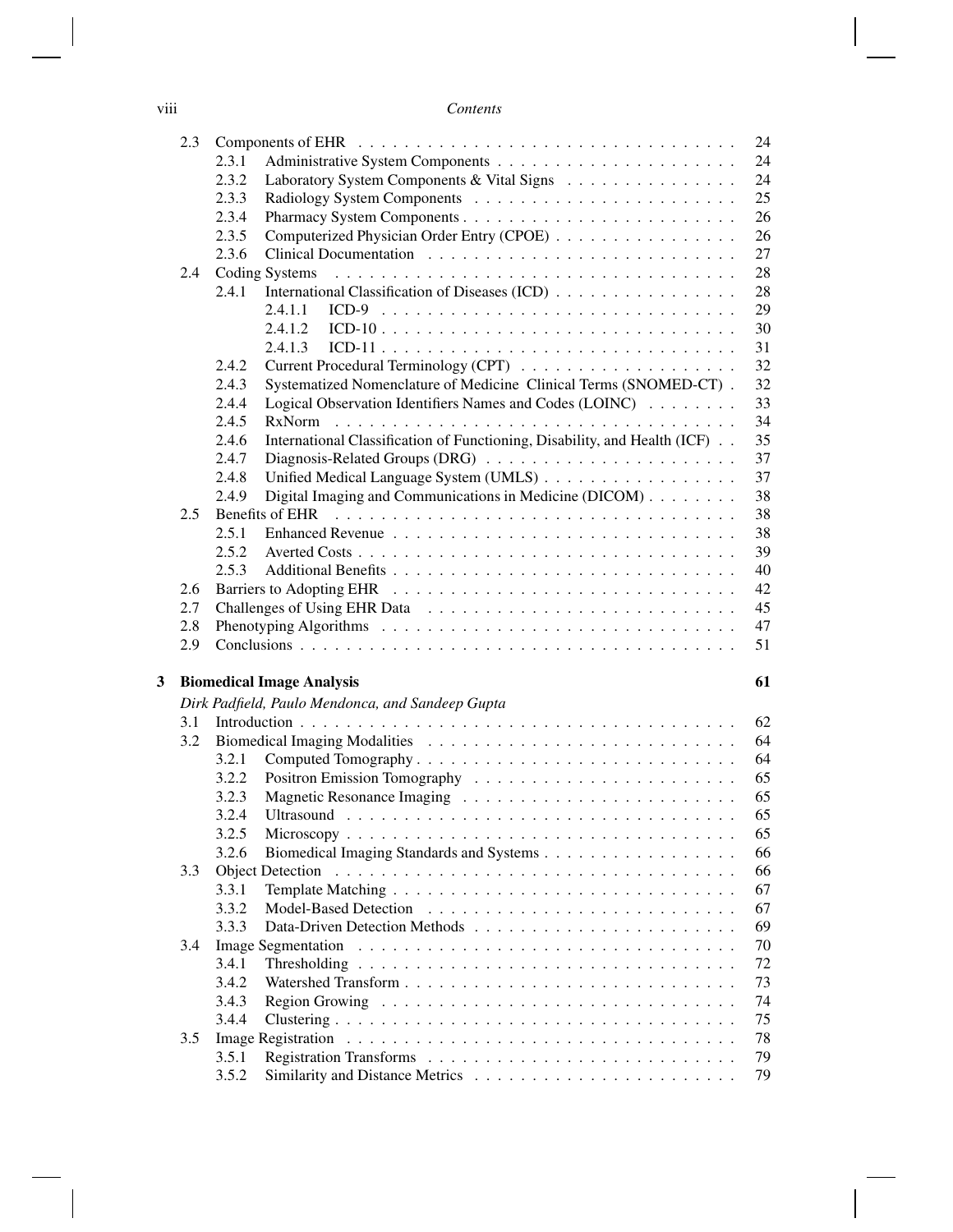| Contents |  |
|----------|--|
|          |  |

|   |     | 3.5.3                             |                                                                                          | 80  |
|---|-----|-----------------------------------|------------------------------------------------------------------------------------------|-----|
|   | 3.6 |                                   |                                                                                          | 81  |
|   |     | 3.6.1                             |                                                                                          | 82  |
|   |     | 3.6.2                             | Feature Selection and Dimensionality Reduction                                           | 83  |
|   |     | 3.6.3                             |                                                                                          | 84  |
|   | 3.7 |                                   |                                                                                          | 85  |
|   |     |                                   |                                                                                          |     |
| 4 |     |                                   | Mining of Sensor Data in Healthcare: A Survey                                            | 91  |
|   |     |                                   | Daby Sow, Kiran K. Turaga, Deepak S. Turaga, and Michael Schmidt                         |     |
|   | 4.1 |                                   |                                                                                          | 92  |
|   | 4.2 |                                   | Mining Sensor Data in Medical Informatics: Scope and Challenges                          | 93  |
|   |     | 4.2.1                             | Taxonomy of Sensors Used in Medical Informatics                                          | 93  |
|   |     | 4.2.2                             | Challenges in Mining Medical Informatics Sensor Data                                     | 94  |
|   | 4.3 |                                   |                                                                                          | 95  |
|   |     | 4.3.1                             |                                                                                          | 95  |
|   |     | 4.3.2                             |                                                                                          | 96  |
|   |     | 4.3.3                             |                                                                                          | 97  |
|   |     | 4.3.4                             |                                                                                          | 97  |
|   |     | 4.3.5                             |                                                                                          | 98  |
|   |     | 4.3.6                             |                                                                                          | 98  |
|   | 4.4 |                                   |                                                                                          | 99  |
|   |     | 4.4.1                             |                                                                                          | 100 |
|   |     | 4.4.1.1                           | Systems for Data Mining in Intensive Care                                                | 100 |
|   |     | 4.4.1.2                           | State-of-the-Art Analytics for Intensive Care Sensor Data                                |     |
|   |     |                                   |                                                                                          | 101 |
|   |     | 4.4.2                             |                                                                                          | 103 |
|   |     | 4.4.3                             |                                                                                          | 104 |
|   | 4.5 |                                   |                                                                                          | 106 |
|   |     | 4.5.1                             |                                                                                          | 108 |
|   |     | 4.5.2                             |                                                                                          | 112 |
|   |     | 4.5.3                             |                                                                                          | 115 |
|   | 4.6 |                                   |                                                                                          | 117 |
|   |     |                                   |                                                                                          |     |
| 5 |     | <b>Biomedical Signal Analysis</b> |                                                                                          | 127 |
|   |     |                                   | Abhijit Patil, Rajesh Langoju, Suresh Joel, Bhushan D. Patil, and Sahika Genc            |     |
|   | 5.1 |                                   |                                                                                          |     |
|   | 5.2 |                                   |                                                                                          | 130 |
|   |     | 5.2.1                             |                                                                                          | 130 |
|   |     | 5.2.2                             |                                                                                          | 130 |
|   |     | 5.2.3                             |                                                                                          | 131 |
|   |     | 5.2.4                             | Electrocardiogram (ECG) $\ldots \ldots \ldots \ldots \ldots \ldots \ldots \ldots \ldots$ | 131 |
|   |     | 5.2.5                             | Electroencephalogram (EEG) $\ldots \ldots \ldots \ldots \ldots \ldots \ldots \ldots$     | 133 |
|   |     | 5.2.6                             | Electrogastrogram $(EGG) \dots \dots \dots \dots \dots \dots \dots \dots \dots \dots$    | 134 |
|   |     | 5.2.7                             | Phonocardiogram (PCG) $\ldots \ldots \ldots \ldots \ldots \ldots \ldots \ldots \ldots$   | 135 |
|   |     | 5.2.8                             |                                                                                          | 136 |
|   | 5.3 |                                   |                                                                                          | 136 |
|   |     | 5.3.1                             |                                                                                          | 137 |
|   |     | 5.3.1.1                           |                                                                                          | 138 |
|   |     | 5.3.1.2                           | Nonadaptive 60-Hz Notch Filter                                                           | 138 |
|   |     | 5.3.1.3                           |                                                                                          | 139 |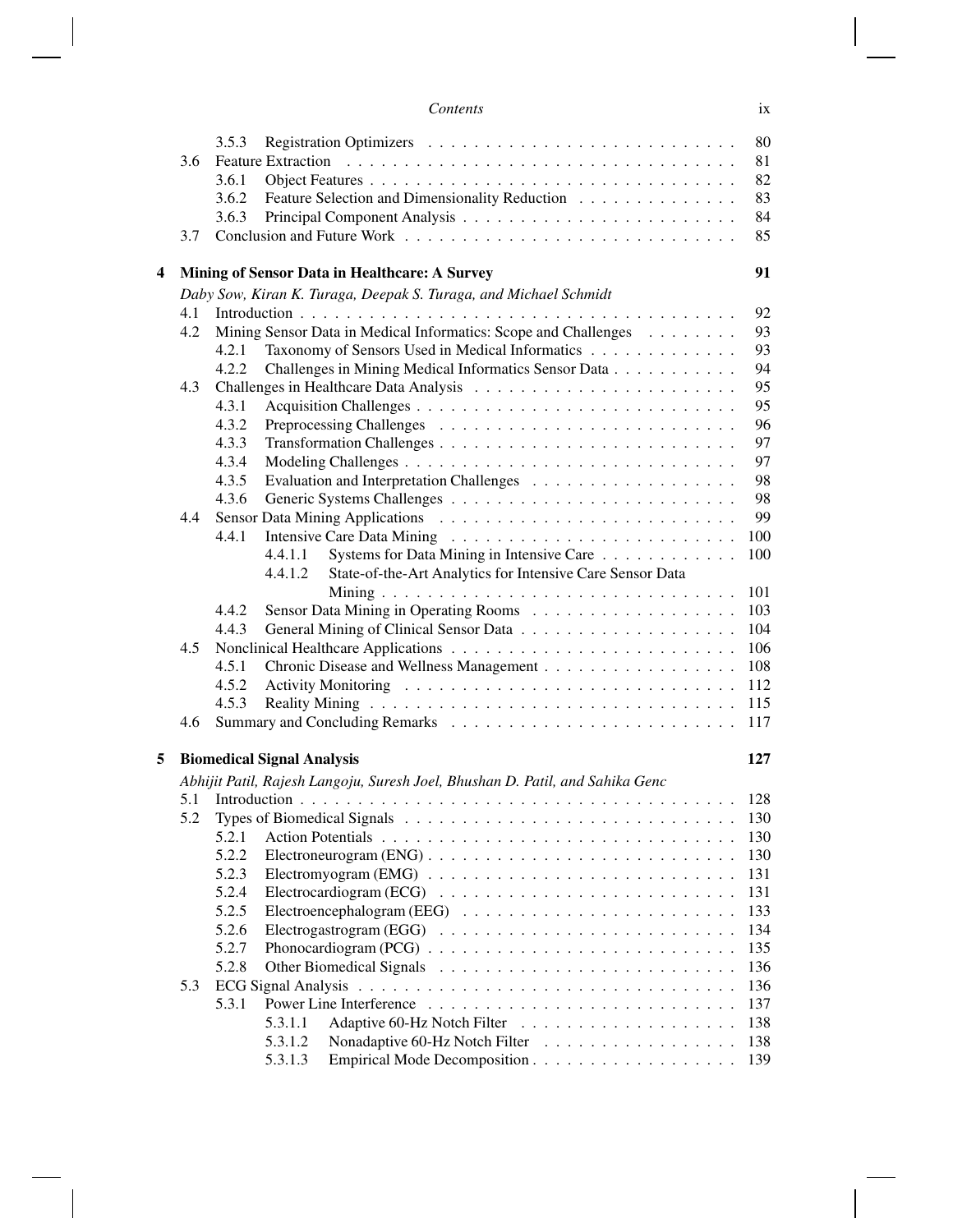|   |     | 5.3.2    | Electrode Contact Noise and Motion Artifacts                      | -140       |
|---|-----|----------|-------------------------------------------------------------------|------------|
|   |     |          | The Least-Mean Squares (LMS) Algorithm<br>5.3.2.1                 | 142        |
|   |     |          | 5.3.2.2<br>The Adaptive Recurrent Filter (ARF)                    | 144        |
|   |     | 5.3.3    |                                                                   | 144        |
|   | 5.4 |          |                                                                   | 148        |
|   |     | 5.4.1    |                                                                   | 148        |
|   |     |          | Denoising for a Single-Channel ECG<br>5.4.1.1                     | 149        |
|   |     |          | Denoising for a Multichannel ECG<br>5.4.1.2                       | 150        |
|   |     |          | Denoising Using Truncated Singular Value Decomposition<br>5.4.1.3 | 151        |
|   |     | 5.4.2    |                                                                   | 152        |
|   |     | 5.4.3    |                                                                   | 154        |
|   |     | 5.4.4    |                                                                   | 155        |
|   | 5.5 |          |                                                                   | 156        |
|   |     | 5.5.1    | Non-Gaussianity through Kurtosis: FastICA                         | 159        |
|   |     | 5.5.2    | Non-Gaussianity through Negentropy: Infomax                       | 159        |
|   |     | 5.5.3    | Joint Approximate Diagonalization of Eigenmatrices: JADE          | 159        |
|   | 5.6 |          |                                                                   | 162        |
|   |     | 5.6.1    | Preprocessing of rs-fMRI                                          | 163        |
|   |     |          | 5.6.1.1<br>Slice Acquisition Time Correction                      | 163        |
|   |     |          | 5.6.1.2                                                           | 163        |
|   |     |          | 5.6.1.3<br>Registration to High Resolution Image                  | 164        |
|   |     |          | 5.6.1.4                                                           | 165        |
|   |     |          | 5.6.1.5                                                           | 166        |
|   |     |          | 5.6.1.6<br>5.6.1.7                                                | 168        |
|   |     | 5.6.2    |                                                                   | 168        |
|   |     |          | 5.6.2.1<br>Connectivity between Two Regions                       | 169<br>170 |
|   |     |          | 5.6.2.2                                                           | 171        |
|   |     |          | 5.6.2.3<br>Graphs (Connectivity between Multiple Nodes)           | 171        |
|   |     |          | 5.6.2.4                                                           | 172        |
|   |     |          | 5.6.2.5                                                           | 172        |
|   |     |          | 5.6.2.6<br>Independent Component Analysis for rs-fMRI             | 173        |
|   |     | 5.6.3    |                                                                   | 173        |
|   | 5.7 |          |                                                                   | 174        |
|   | 5.8 |          |                                                                   | 176        |
|   |     |          |                                                                   |            |
| 6 |     |          | <b>Genomic Data Analysis for Personalized Medicine</b>            | 187        |
|   |     | Juan Cui |                                                                   |            |
|   | 6.1 |          |                                                                   | 187        |
|   | 6.2 |          |                                                                   | 188        |
|   |     | 6.2.1    |                                                                   | 188        |
|   |     | 6.2.2    |                                                                   | 189        |
|   |     | 6.2.3    |                                                                   | 190        |
|   | 6.3 |          | Methods and Standards for Genomic Data Analysis                   | 192        |
|   |     | 6.3.1    |                                                                   | 193        |
|   |     | 6.3.2    |                                                                   | 195        |
|   |     | 6.3.3    |                                                                   | 196        |
|   |     | 6.3.4    |                                                                   | 196        |
|   |     | 6.3.5    |                                                                   | 197        |
|   |     | 6.3.6    |                                                                   | 199        |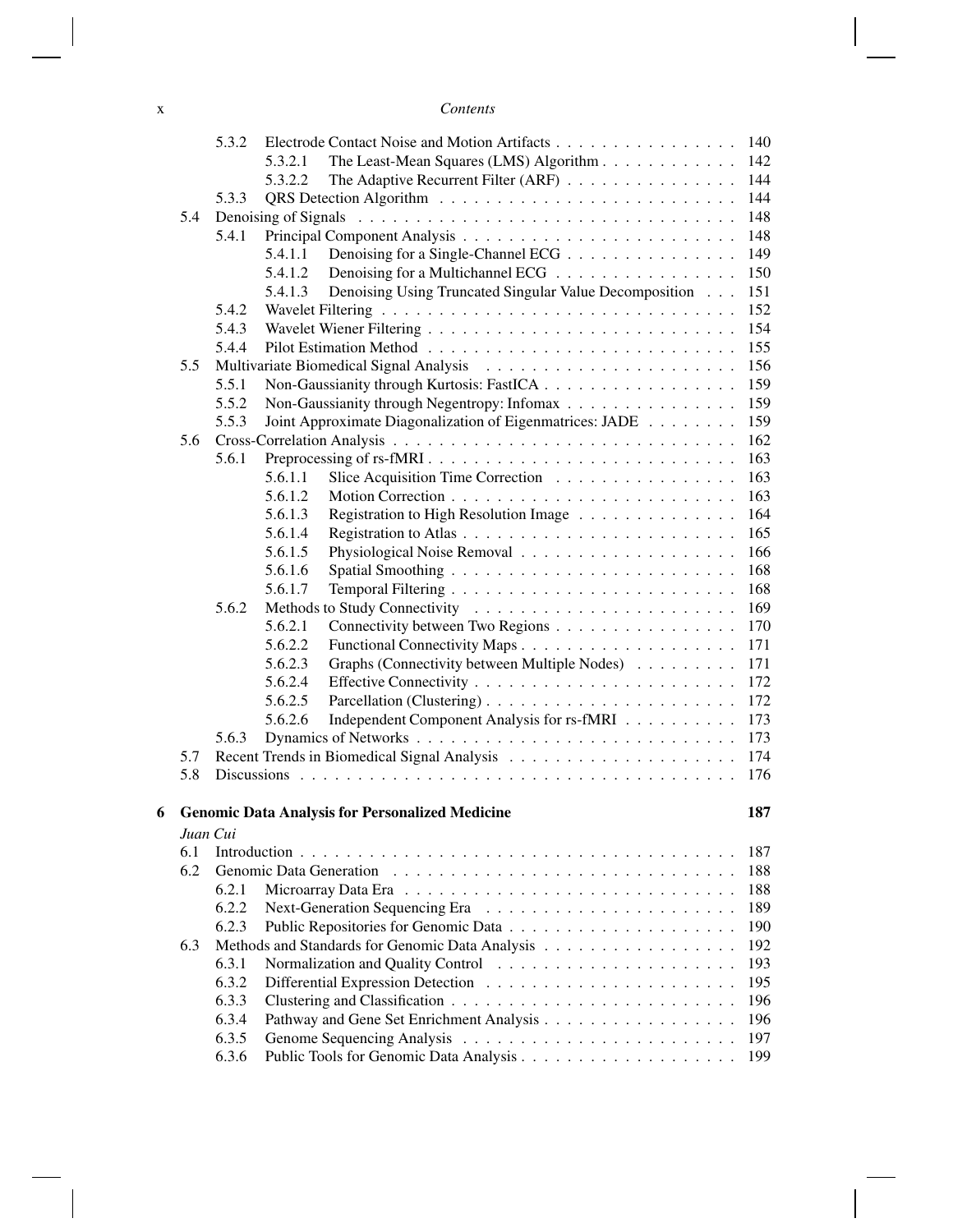| Contents |  |
|----------|--|
|          |  |

|   | 6.4 | Types of Computational Genomics Studies towards Personalized          |     |
|---|-----|-----------------------------------------------------------------------|-----|
|   |     | Medicine                                                              | 200 |
|   |     | Discovery of Biomarker and Molecular Signatures<br>6.4.1              | 201 |
|   |     | 6.4.2                                                                 | 203 |
|   |     | 6.4.3                                                                 | 204 |
|   |     | Discovery of Disease Relevant Gene Networks<br>6.4.4                  | 205 |
|   | 6.5 | Genetic and Genomic Studies to the Bedside of Personalized Medicine   | 206 |
|   | 6.6 |                                                                       | 207 |
|   |     |                                                                       |     |
| 7 |     | <b>Natural Language Processing and Data Mining for Clinical Text</b>  | 219 |
|   |     | Kalpana Raja and Siddhartha R. Jonnalagadda                           |     |
|   | 7.1 |                                                                       | 220 |
|   | 7.2 |                                                                       | 222 |
|   |     | 7.2.1                                                                 | 222 |
|   |     | 7.2.2                                                                 | 222 |
|   |     | 7.2.3                                                                 | 223 |
|   |     | 7.2.4                                                                 | 224 |
|   |     | 7.2.4.1                                                               | 224 |
|   |     | 7.2.4.2                                                               | 224 |
|   |     | 7.2.4.3                                                               | 224 |
|   |     | 7.2.4.4                                                               | 225 |
|   |     | 7.2.4.5                                                               | 225 |
|   | 7.3 |                                                                       | 226 |
|   |     | 7.3.1                                                                 | 226 |
|   |     | 7.3.1.1                                                               | 228 |
|   |     | 7.3.1.2                                                               | 230 |
|   |     | 7.3.1.3                                                               | 233 |
|   |     | 7.3.2                                                                 | 234 |
|   |     | 7.3.2.1                                                               | 234 |
|   |     | 7.3.2.2                                                               | 235 |
|   |     | 7.3.2.3                                                               | 235 |
|   |     | 7.3.3<br>Clinical Text Corpora and Evaluation Metrics                 | 235 |
|   |     | 7.3.4<br>Informatics for Integrating Biology and the Bedside $(i2b2)$ | 237 |
|   | 7.4 |                                                                       | 238 |
|   |     | 7.4.1                                                                 | 238 |
|   |     | Confidentiality of Clinical Text<br>7.4.2                             | 238 |
|   |     | 7.4.3                                                                 | 238 |
|   |     |                                                                       |     |
|   |     | 7.4.4<br>Diverse Formats                                              | 239 |
|   |     | 7.4.5                                                                 | 240 |
|   |     | 7.4.6                                                                 | 240 |
|   |     | 7.4.7                                                                 | 240 |
|   | 7.5 |                                                                       | 240 |
|   |     | 7.5.1                                                                 | 240 |
|   |     | 7.5.2                                                                 | 241 |
|   |     | 7.5.3<br>Surveillance                                                 | 241 |
|   | 7.6 |                                                                       | 242 |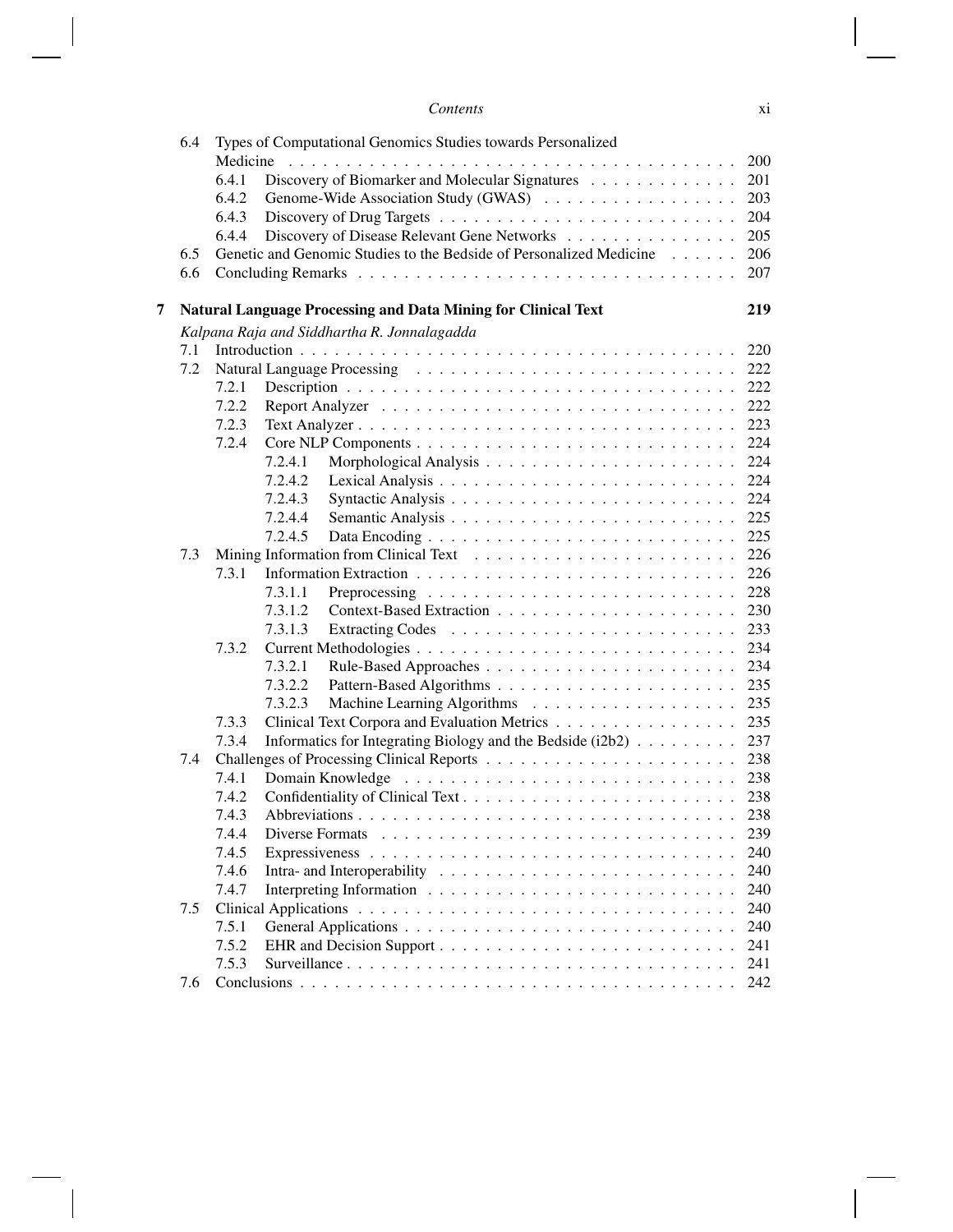#### xii *Contents*

| 8 |     | <b>Mining the Biomedical Literature</b>                                                         | 251 |
|---|-----|-------------------------------------------------------------------------------------------------|-----|
|   |     | Claudiu Mihăilă, Riza Batista-Navarro, Noha Alnazzawi, Georgios                                 |     |
|   |     | Kontonatsios, Ioannis Korkontzelos, Rafal Rak, Paul Thompson, and Sophia                        |     |
|   |     | Ananiadou                                                                                       |     |
|   | 8.1 |                                                                                                 | 252 |
|   | 8.2 |                                                                                                 | 254 |
|   |     | 8.2.1                                                                                           | 254 |
|   |     | 8.2.2                                                                                           | 256 |
|   |     | 8.2.3                                                                                           | 257 |
|   | 8.3 |                                                                                                 | 259 |
|   |     | 8.3.1<br><b>Term Extraction</b>                                                                 | 259 |
|   |     | 8.3.2<br>Term Alignment $\ldots \ldots \ldots \ldots \ldots \ldots \ldots \ldots \ldots \ldots$ | 260 |
|   | 8.4 |                                                                                                 | 263 |
|   |     | 8.4.1                                                                                           | 263 |
|   |     | Approaches to Named Entity Recognition<br>8.4.1.1                                               | 263 |
|   |     | 8.4.1.2                                                                                         | 265 |
|   |     | 8.4.2                                                                                           | 265 |
|   |     | Biomedical Coreference-Annotated Corpora<br>8.4.2.1                                             | 266 |
|   |     | 8.4.2.2<br>Approaches to Biomedical Coreference Resolution                                      | 267 |
|   |     | Advancing Biomedical Coreference Resolution<br>8.4.2.3                                          | 268 |
|   |     | 8.4.3                                                                                           | 269 |
|   | 8.5 |                                                                                                 | 272 |
|   |     | 8.5.1                                                                                           | 273 |
|   |     | 8.5.2                                                                                           | 274 |
|   |     | Annotation Schemes and Corpora<br>8.5.2.1                                                       | 275 |
|   |     | 8.5.2.2<br>Discourse Cues                                                                       | 276 |
|   |     | Automated Recognition of Discourse Information<br>8.5.2.3                                       | 277 |
|   | 8.6 |                                                                                                 | 278 |
|   | 8.7 | Applications                                                                                    | 279 |
|   |     | 8.7.1                                                                                           | 279 |
|   |     | 8.7.2                                                                                           | 281 |
|   |     | 8.7.3                                                                                           | 282 |
|   | 8.8 |                                                                                                 | 283 |
|   | 8.9 |                                                                                                 | 284 |
|   |     |                                                                                                 |     |
| 9 |     | <b>Social Media Analytics for Healthcare</b>                                                    | 309 |
|   |     | Alexander Kotov                                                                                 |     |
|   | 9.1 |                                                                                                 | 309 |
|   | 9.2 | Social Media Analysis for Detection and Tracking of Infectious Disease                          |     |
|   |     |                                                                                                 | 311 |
|   |     | 9.2.1                                                                                           | 312 |
|   |     | Using Search Query and Website Access Logs<br>9.2.1.1                                           | 313 |
|   |     | 9.2.1.2<br>Using Twitter and Blogs                                                              | 314 |
|   |     | 9.2.2                                                                                           | 319 |
|   |     | Syndromic Surveillance Systems Based on Social Media<br>9.2.3                                   | 320 |
|   | 9.3 | Social Media Analysis for Public Health Research                                                | 322 |
|   |     | Topic Models for Analyzing Health-Related Content<br>9.3.1                                      | 323 |
|   |     | Detecting Reports of Adverse Medical Events and Drug Reactions<br>9.3.2                         | 325 |
|   |     | 9.3.3                                                                                           | 327 |
|   |     |                                                                                                 |     |
|   | 9.4 |                                                                                                 | 328 |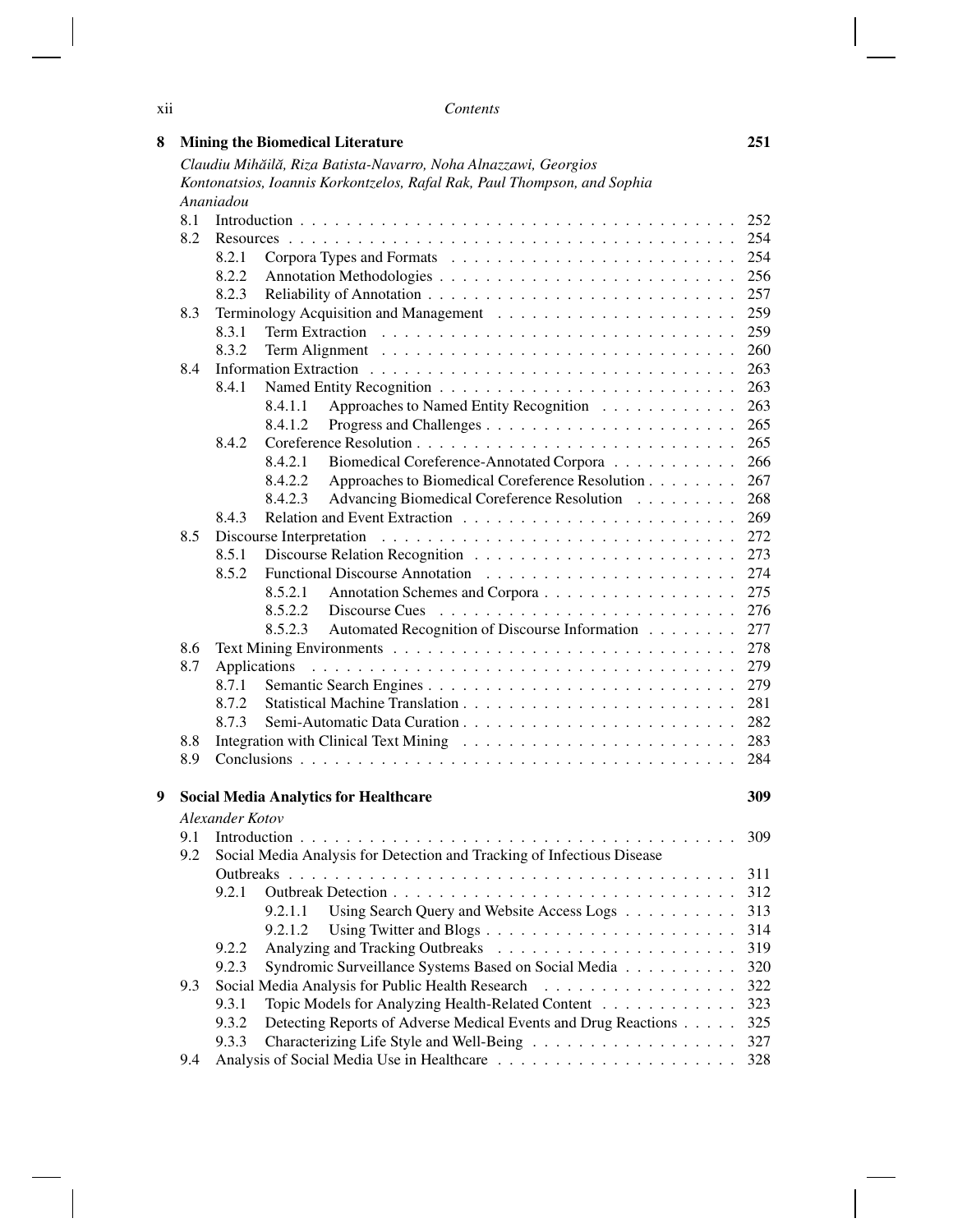|                      | Contents                                                       | xiii |
|----------------------|----------------------------------------------------------------|------|
| 9.4.1                | Social Media as a Source of Public Health Information          | 328  |
| 9.4.2                | Analysis of Data from Online Doctor and Patient Communities    | 329  |
| 9.5                  |                                                                | 333  |
| $\mathbf H$          | <b>Advanced Data Analytics for Healthcare</b>                  | 341  |
|                      | <b>10 A Review of Clinical Prediction Models</b>               | 343  |
|                      | Chandan K. Reddy and Yan Li                                    |      |
|                      |                                                                | 344  |
|                      |                                                                | 345  |
|                      |                                                                | 345  |
|                      |                                                                | 346  |
|                      |                                                                | 346  |
|                      |                                                                | 347  |
|                      |                                                                | 347  |
|                      |                                                                | 348  |
|                      |                                                                | 349  |
|                      |                                                                | 349  |
|                      |                                                                | 349  |
|                      |                                                                | 350  |
|                      |                                                                | 351  |
|                      |                                                                | 352  |
|                      |                                                                | 352  |
|                      |                                                                | 353  |
|                      |                                                                | 354  |
|                      |                                                                | 354  |
|                      |                                                                | 354  |
|                      | 10.3.4.3                                                       | 355  |
|                      |                                                                | 355  |
| 10.4 Survival Models |                                                                | 356  |
|                      |                                                                | 356  |
|                      | 10.4.1.1                                                       | 356  |
|                      | 10.4.1.2                                                       | 357  |
|                      |                                                                | 359  |
|                      | Kaplan–Meier Curve and Clinical Life Table<br>10.4.2.1         | 359  |
|                      |                                                                | 361  |
|                      | 10.4.3 Cox Proportional Hazards Model                          | 362  |
|                      |                                                                | 362  |
|                      | Estimation of the Regression Parameters<br>10.4.3.2            | 363  |
|                      |                                                                | 363  |
|                      | 10.4.4 Survival Trees                                          | 364  |
|                      | 10.4.4.1                                                       | 365  |
|                      | 10.4.4.2 Ensemble Methods with Survival Trees                  | 365  |
|                      | 10.5 Evaluation and Validation                                 | 366  |
|                      |                                                                | 366  |
|                      | 10.5.1.1                                                       | 366  |
|                      | 10.5.1.2 $R^2$                                                 | 366  |
|                      | 10.5.1.3<br>Accuracy                                           | 367  |
|                      | Other Evaluation Metrics Based on Confusion Matrix<br>10.5.1.4 | 367  |
|                      | ROC Curve<br>10.5.1.5                                          | 369  |
|                      |                                                                |      |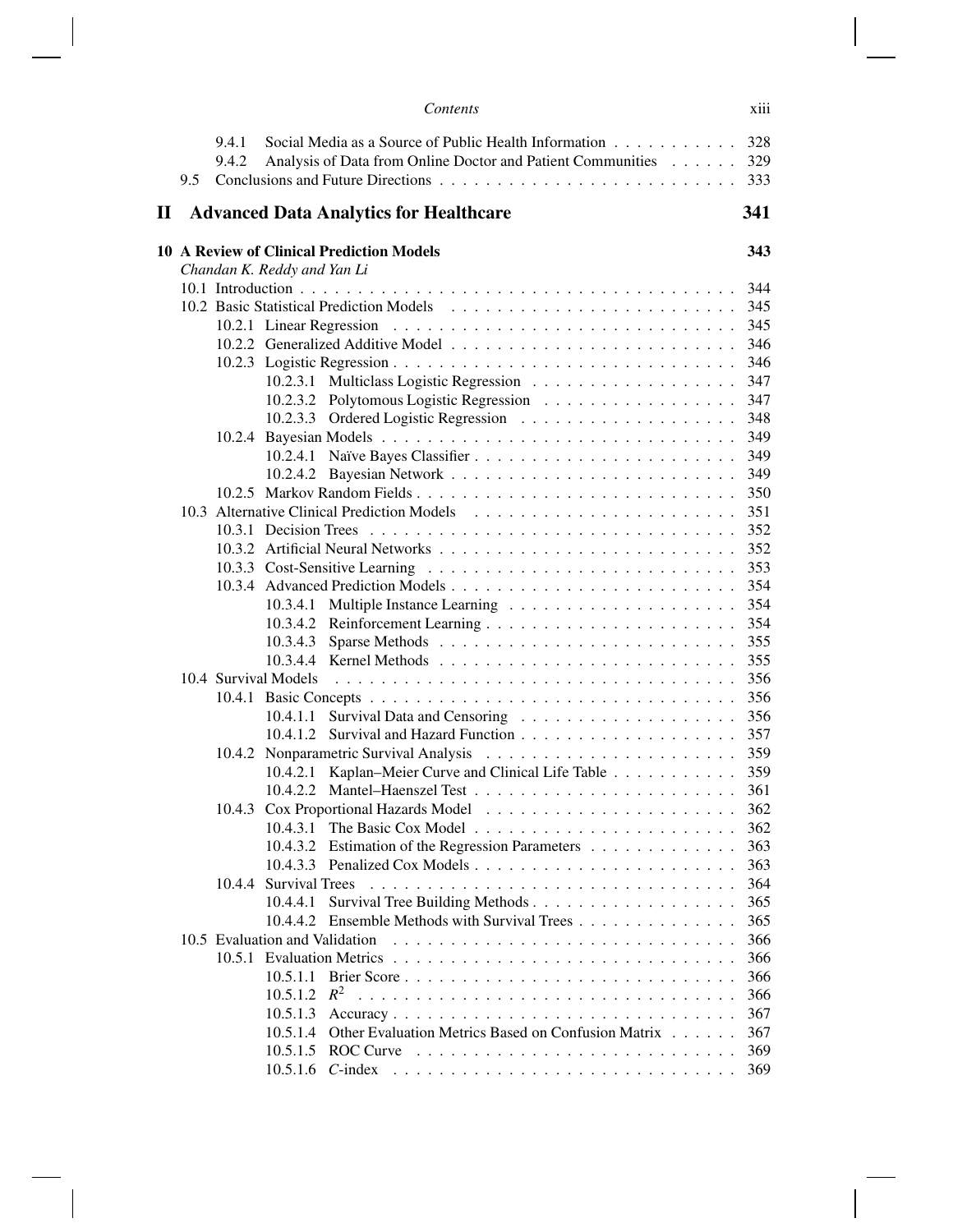|  | 11 Temporal Data Mining for Healthcare Data                                                     | 379 |
|--|-------------------------------------------------------------------------------------------------|-----|
|  | <b>Iyad Batal</b>                                                                               |     |
|  |                                                                                                 |     |
|  |                                                                                                 |     |
|  |                                                                                                 |     |
|  |                                                                                                 |     |
|  |                                                                                                 |     |
|  |                                                                                                 |     |
|  | 11.3.1.1 Concepts and Definitions $\ldots \ldots \ldots \ldots \ldots \ldots \ldots \ldots$ 384 |     |
|  |                                                                                                 |     |
|  |                                                                                                 |     |
|  | 11.3.2.1 Concepts and Definitions $\ldots \ldots \ldots \ldots \ldots \ldots \ldots$            | 386 |
|  |                                                                                                 |     |
|  |                                                                                                 | 391 |
|  |                                                                                                 | 393 |
|  |                                                                                                 | 393 |
|  |                                                                                                 | 394 |
|  |                                                                                                 | 395 |
|  |                                                                                                 |     |
|  |                                                                                                 |     |
|  |                                                                                                 | 397 |
|  | 12 Visual Analytics for Healthcare                                                              | 403 |
|  |                                                                                                 |     |
|  | David Gotz, Jesus Caban, and Annie T. Chen                                                      | 404 |
|  |                                                                                                 | 404 |
|  | 12.2 Introduction to Visual Analytics and Medical Data Visualization                            | 405 |
|  |                                                                                                 | 405 |
|  | 12.2.2 Standard Techniques to Visualize Medical Data                                            | 409 |
|  |                                                                                                 | 411 |
|  |                                                                                                 | 412 |
|  |                                                                                                 | 413 |
|  | 12.3.1 Visual Analytics in Public Health and Population Research                                | 413 |
|  |                                                                                                 | 415 |
|  | 12.3.1.2<br>12.3.1.3                                                                            | 416 |
|  | Beyond Spatio-Temporal Visualization                                                            | 417 |
|  |                                                                                                 | 419 |
|  | 12.3.3.1                                                                                        | 419 |
|  |                                                                                                 | 420 |
|  | 12.3.3.3                                                                                        | 420 |
|  |                                                                                                 | 421 |
|  | 12.3.4.1                                                                                        | 422 |
|  | 12.3.4.2                                                                                        | 422 |
|  | 12.3.4.3 Integration into Healthcare Contexts                                                   | 423 |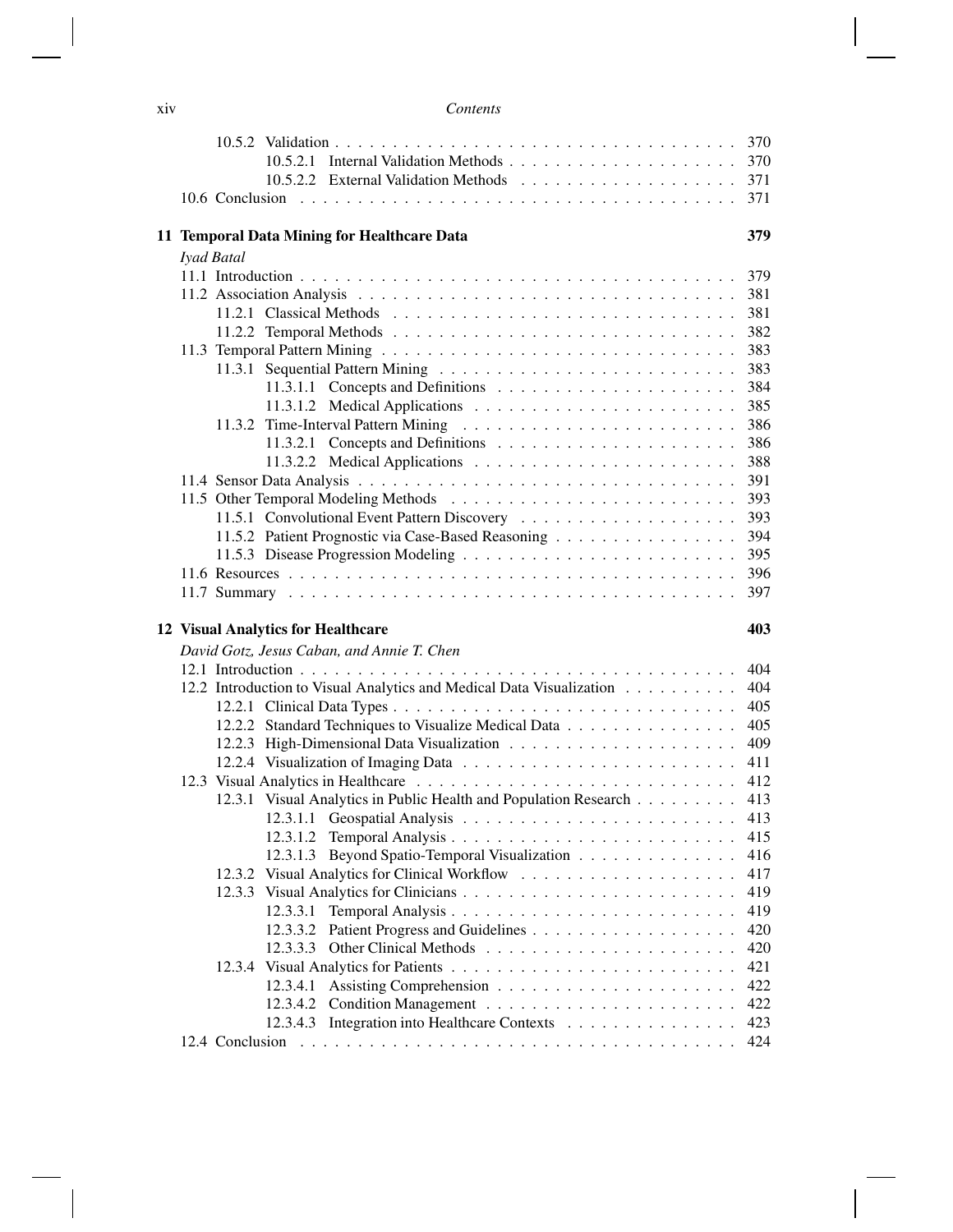| Contents                                                                            | XV  |  |
|-------------------------------------------------------------------------------------|-----|--|
| 13 Predictive Models for Integrating Clinical and Genomic Data                      | 433 |  |
| Sanjoy Dey, Rohit Gupta, Michael Steinbach, and Vipin Kumar                         |     |  |
|                                                                                     | 434 |  |
|                                                                                     | 435 |  |
| 13.1.2 Different Aspects of Clinicogenomic Studies                                  | 436 |  |
| 13.2 Issues and Challenges in Integrating Clinical and Genomic Data                 | 436 |  |
|                                                                                     | 438 |  |
|                                                                                     | 438 |  |
|                                                                                     | 438 |  |
| 13.3.1.2 Late Integration $\ldots \ldots \ldots \ldots \ldots \ldots \ldots \ldots$ | 439 |  |
|                                                                                     | 440 |  |
|                                                                                     | 441 |  |
|                                                                                     | 441 |  |
| 13.3.2.2 Combined Clinicogenomic Models                                             | 442 |  |
|                                                                                     | 443 |  |
|                                                                                     | 443 |  |
|                                                                                     | 443 |  |
|                                                                                     | 444 |  |
|                                                                                     | 445 |  |
|                                                                                     | 445 |  |
| 13.4.2 Assessing the Additive Prognostic Effect of Clinical Variables over the Ge-  |     |  |
|                                                                                     | 446 |  |
| 13.4.2.1 Developing Clinicogenomic Models Biased Towards Clinical                   |     |  |
|                                                                                     | 447 |  |
|                                                                                     | 447 |  |
|                                                                                     | 448 |  |
|                                                                                     | 449 |  |
|                                                                                     | 449 |  |
|                                                                                     | 450 |  |
|                                                                                     | 451 |  |
| 13.5.4 Reliability of the Clinicogenomic Integrative Studies                        | 452 |  |
|                                                                                     | 453 |  |
| <b>14 Information Retrieval for Healthcare</b>                                      | 467 |  |
| William R. Hersh                                                                    |     |  |
|                                                                                     | 467 |  |
| 14.2 Knowledge-Based Information in Healthcare and Biomedicine                      | 468 |  |
|                                                                                     | 469 |  |
|                                                                                     | 470 |  |
| 14.3 Content of Knowledge-Based Information Resources                               | 471 |  |
|                                                                                     | 471 |  |
|                                                                                     | 472 |  |
|                                                                                     | 474 |  |
|                                                                                     | 475 |  |
| 14.4 Indexing                                                                       | 475 |  |
|                                                                                     | 476 |  |
|                                                                                     | 478 |  |
|                                                                                     | 480 |  |
| 14.5 Retrieval                                                                      | 485 |  |
|                                                                                     | 485 |  |
|                                                                                     | 486 |  |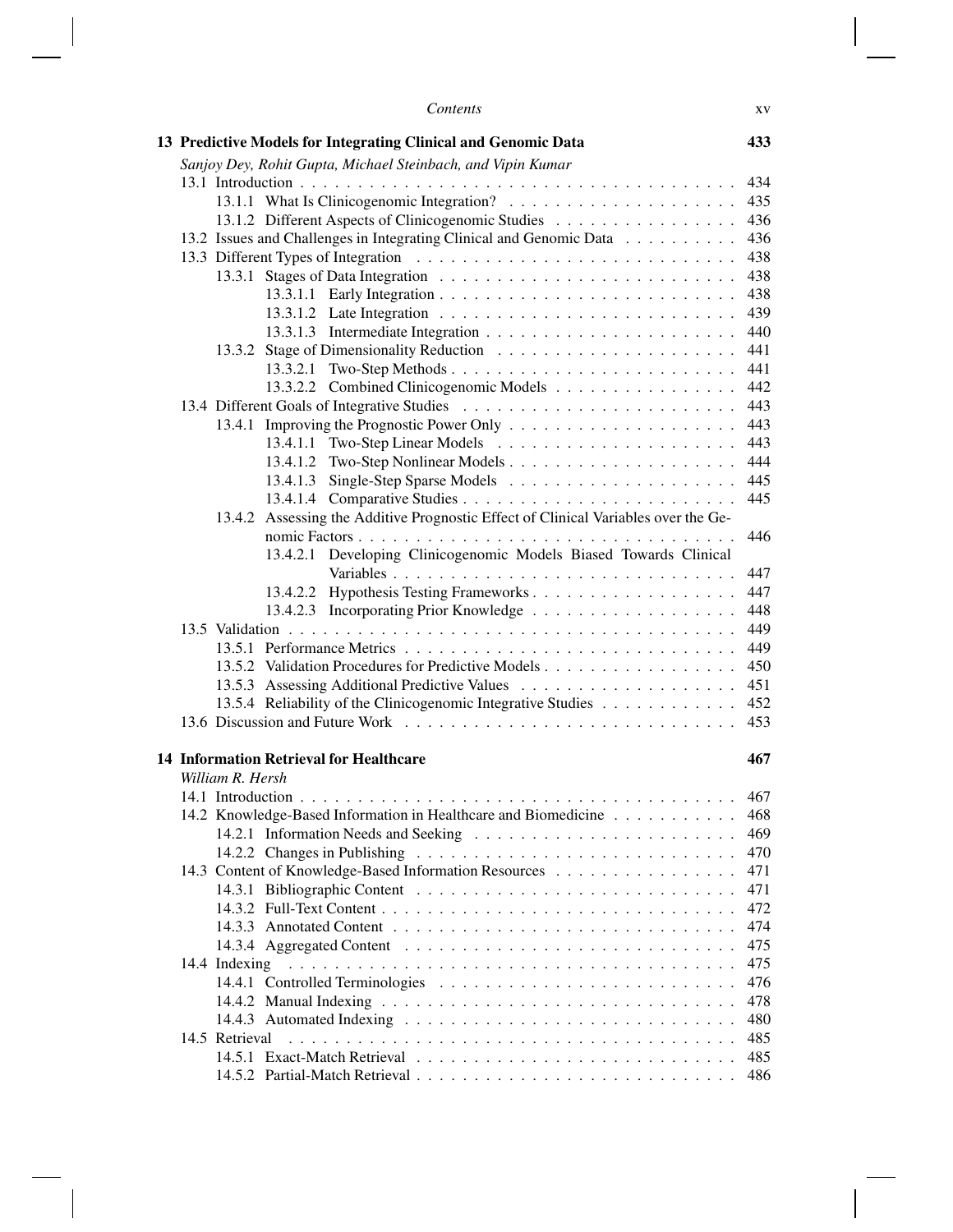| XV1 | Contents |
|-----|----------|
|     |          |

|   |                                                                               | 487        |
|---|-------------------------------------------------------------------------------|------------|
|   | 14.6 Evaluation                                                               | 489        |
|   |                                                                               | 490        |
|   |                                                                               | 493        |
|   |                                                                               | 496        |
|   |                                                                               | 496        |
|   | 15 Privacy-Preserving Data Publishing Methods in Healthcare                   | 507        |
|   | Yubin Park and Joydeep Ghosh                                                  |            |
|   |                                                                               | 507        |
|   |                                                                               |            |
|   |                                                                               |            |
|   |                                                                               |            |
|   |                                                                               |            |
|   |                                                                               |            |
|   |                                                                               |            |
|   |                                                                               |            |
|   |                                                                               |            |
|   |                                                                               |            |
| Ш | <b>Applications and Practical Systems for Healthcare</b>                      | 531        |
|   | 16 Data Analytics for Pervasive Health                                        | 533        |
|   | Giovanni Acampora, Diane J. Cook, Parisa Rashidi, and Athanasios V. Vasilakos |            |
|   |                                                                               |            |
|   |                                                                               |            |
|   |                                                                               |            |
|   | 16.2.2 Dense/Mesh Sensor Networks for Smart Living Environments               | 537        |
|   |                                                                               | 539        |
|   |                                                                               | 539        |
|   |                                                                               | 539        |
|   | 16.2.3.3 Recent Trends in Sensor Technology 541                               |            |
|   |                                                                               |            |
|   |                                                                               |            |
|   |                                                                               |            |
|   |                                                                               |            |
|   |                                                                               | 545        |
|   | 16.4.1.1                                                                      | 546        |
|   | 16.4.1.2                                                                      | 547        |
|   |                                                                               |            |
|   |                                                                               | 547        |
|   |                                                                               | 547        |
|   |                                                                               | 548        |
|   |                                                                               | 548        |
|   | 16.4.6 Anonymization and Privacy Preserving Techniques                        | 549        |
|   | 16.5 Applications                                                             | 549        |
|   |                                                                               | 551        |
|   |                                                                               | 551        |
|   | 16.5.1.2 Continuous Behavioral Monitoring                                     | 551        |
|   | 16.5.1.3 Monitoring for Emergency Detection                                   | 552<br>552 |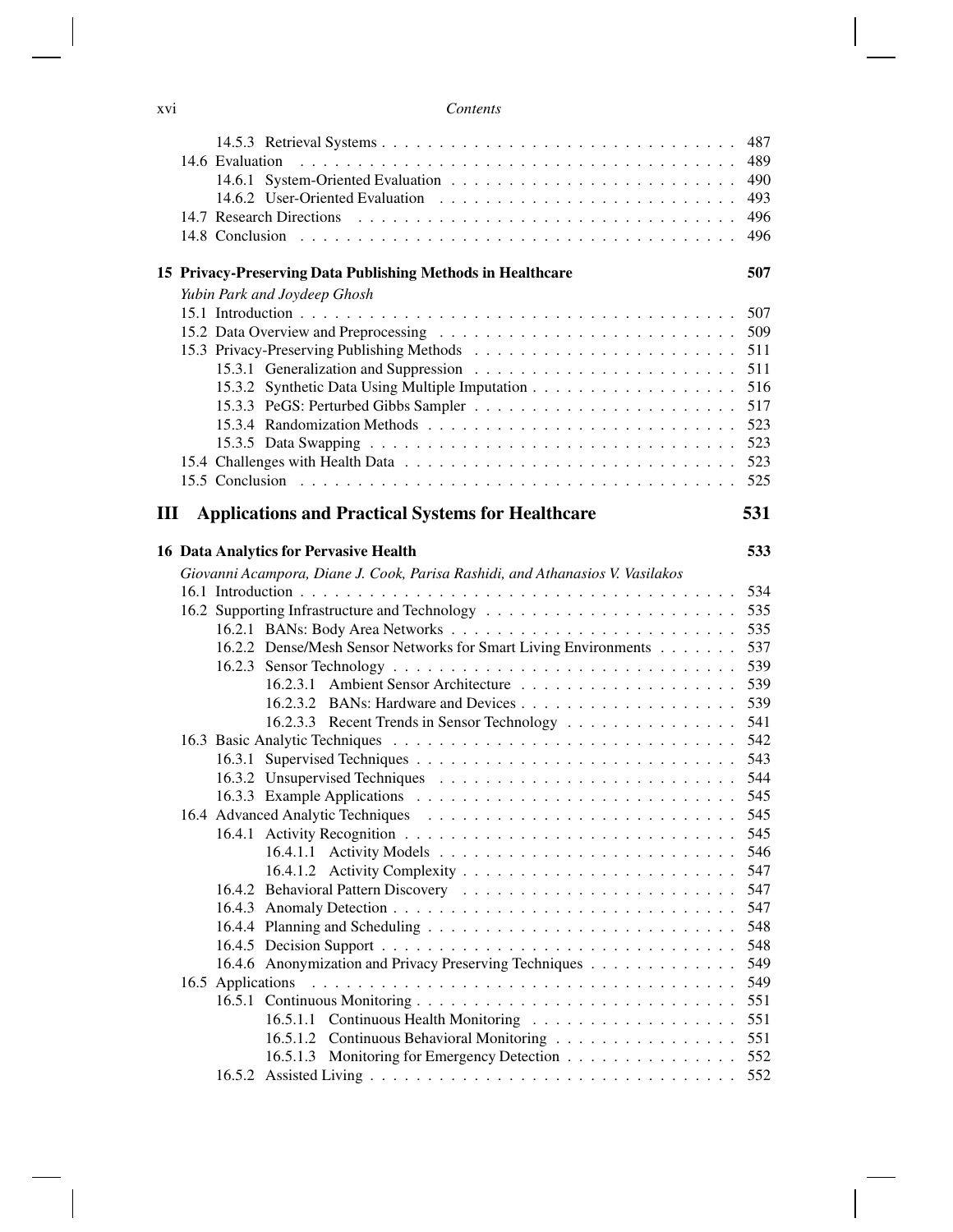| Contents                                                               | xvii |
|------------------------------------------------------------------------|------|
|                                                                        |      |
|                                                                        |      |
|                                                                        |      |
|                                                                        |      |
|                                                                        |      |
|                                                                        | 559  |
| 17 Fraud Detection in Healthcare                                       | 577  |
| Varun Chandola, Jack Schryver, and Sreenivas Sukumar                   |      |
|                                                                        |      |
|                                                                        |      |
|                                                                        |      |
|                                                                        |      |
|                                                                        |      |
|                                                                        |      |
| 17.5 Knowledge Discovery-Based Solutions for Identifying Fraud 585     |      |
|                                                                        |      |
|                                                                        |      |
| 17.5.2.1 A Bayesian Approach to Identifying Fraudulent Claims 587      |      |
|                                                                        |      |
|                                                                        |      |
| 17.5.3.1 Analyzing Networks for Identifying Coordinated Frauds 588     |      |
| 17.5.3.2 Constructing a Provider Social Network                        | 589  |
|                                                                        | 591  |
| 17.5.4 Temporal Modeling for Identifying Fraudulent Behavior           | 593  |
| 17.5.4.1 Change-Point Detection with Statistical Process Control Tech- |      |
|                                                                        |      |
| 17.5.4.2 Anomaly Detection Using the CUSUM Statistic 594               |      |
| 17.5.4.3 Supervised Learning for Classifying Provider Profiles         | 595  |
|                                                                        | 596  |
|                                                                        |      |
| 18 Data Analytics for Pharmaceutical Discoveries                       | 599  |
| Shobeir Fakhraei, Eberechukwu Onukwugha, and Lise Getoor               |      |
|                                                                        |      |
|                                                                        |      |
|                                                                        |      |
|                                                                        | 602  |
|                                                                        | 603  |
|                                                                        | 603  |
|                                                                        | 605  |
| Single Similarity-Based Methods<br>18.2.2.1                            | 605  |
| Multiple Similarity-Based Methods<br>18.2.2.2                          | 607  |
|                                                                        | 608  |
|                                                                        | 609  |
|                                                                        | 610  |
| 18.4 Electronic Health Records                                         | 611  |
|                                                                        | 612  |
| 18.6 Biomedical Literature                                             | 614  |
|                                                                        | 615  |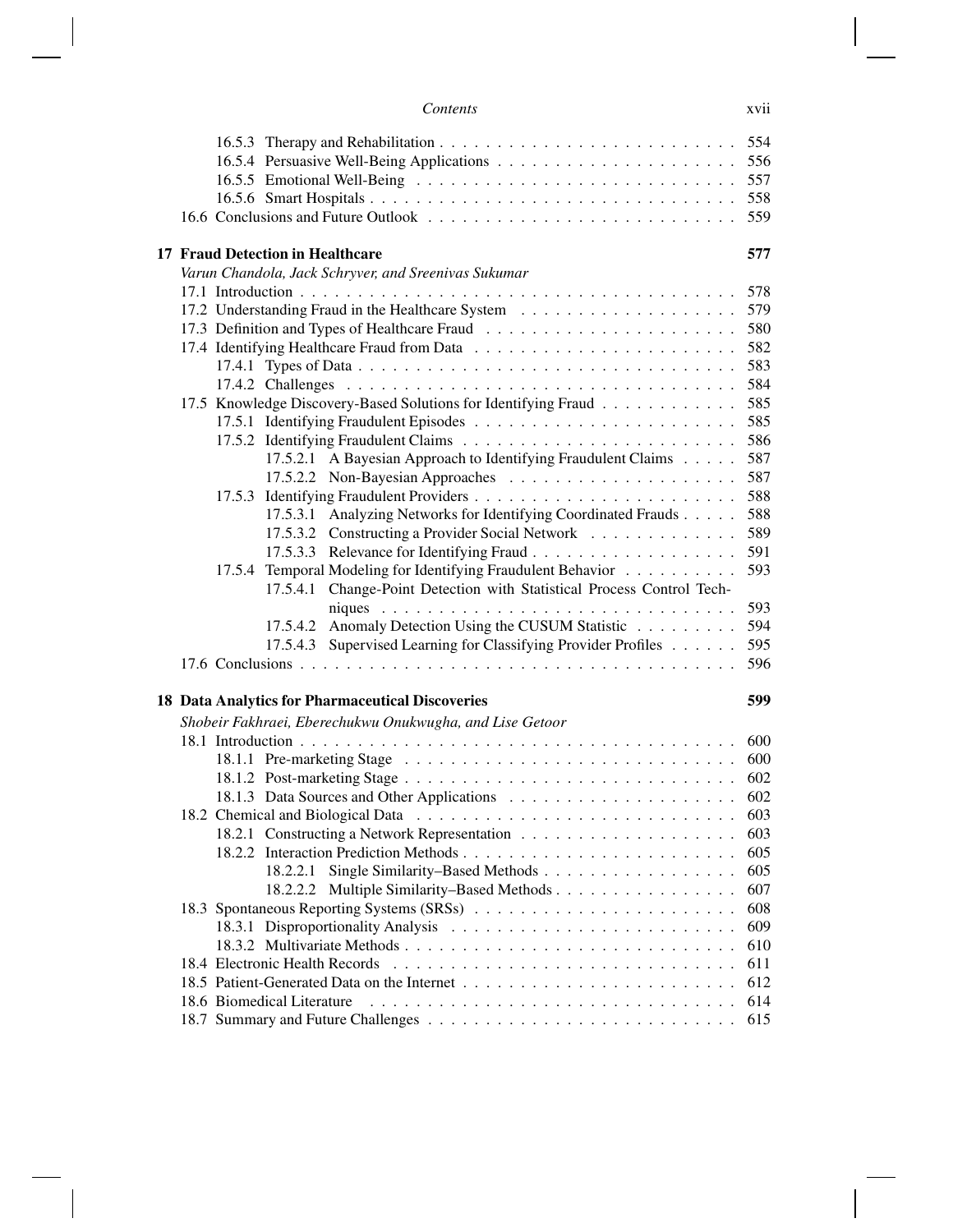xviii *Contents*

|                                    |                           | <b>19 Clinical Decision Support Systems</b>                            | 625 |
|------------------------------------|---------------------------|------------------------------------------------------------------------|-----|
| Martin Alther and Chandan K. Reddy |                           |                                                                        |     |
|                                    |                           |                                                                        | 626 |
|                                    |                           |                                                                        | 627 |
|                                    |                           |                                                                        | 627 |
|                                    |                           |                                                                        | 629 |
|                                    |                           |                                                                        | 630 |
|                                    |                           |                                                                        | 630 |
|                                    |                           |                                                                        | 631 |
|                                    |                           |                                                                        | 632 |
|                                    |                           |                                                                        | 633 |
|                                    |                           |                                                                        | 634 |
|                                    |                           |                                                                        | 634 |
|                                    |                           |                                                                        |     |
|                                    |                           | 19.3.2.1                                                               | 634 |
|                                    |                           |                                                                        | 635 |
|                                    |                           | 19.4 Decision Support during Care Provider Order Entry                 | 635 |
|                                    |                           |                                                                        | 636 |
|                                    |                           |                                                                        | 638 |
|                                    |                           |                                                                        | 639 |
|                                    |                           |                                                                        | 640 |
|                                    |                           | Need to Improve the Effectiveness of CDSS<br>19.7.1.1                  | 640 |
|                                    |                           | 19.7.1.2 Need to Create New CDSS Interventions                         | 641 |
|                                    |                           | Disseminate Existing CDS Knowledge and Interventions<br>19.7.1.3       | 641 |
|                                    |                           | 19.7.2 R.L. Engle's Critical and Non-Critical CDS Challenges           | 642 |
|                                    |                           | 19.7.2.1                                                               | 642 |
|                                    |                           |                                                                        | 643 |
|                                    |                           |                                                                        | 643 |
|                                    |                           | Adding Structure to Medical Knowledge<br>19.7.3.1                      | 643 |
|                                    |                           | Knowledge Representation Formats<br>19.7.3.2                           | 644 |
|                                    |                           | 19.7.3.3                                                               | 644 |
|                                    |                           | 19.7.3.4                                                               | 645 |
|                                    |                           |                                                                        | 646 |
|                                    |                           | 19.7.4.1<br>Rule-Based and Early Bayesian Systems                      | 646 |
|                                    |                           | 19.7.4.2                                                               | 646 |
|                                    |                           | 19.7.4.3                                                               | 647 |
|                                    |                           | 19.7.4.4                                                               | 647 |
|                                    |                           |                                                                        |     |
|                                    |                           |                                                                        | 648 |
|                                    |                           |                                                                        | 649 |
|                                    |                           |                                                                        | 649 |
|                                    |                           |                                                                        | 650 |
|                                    |                           |                                                                        | 650 |
|                                    |                           |                                                                        | 652 |
|                                    |                           | 20 Computer-Assisted Medical Image Analysis Systems                    | 657 |
|                                    |                           | Shu Liao, Shipeng Yu, Matthias Wolf, Gerardo Hermosillo, Yiqiang Zhan, |     |
|                                    |                           | Yoshihisa Shinagawa, Zhigang Peng, Xiang Sean Zhou, Luca Bogoni, and   |     |
|                                    | <b>Marcos Salganicoff</b> |                                                                        |     |
|                                    |                           |                                                                        | 658 |
|                                    |                           | 20.2 Computer-Aided Diagnosis/Detection of Diseases                    | 660 |
|                                    |                           |                                                                        | 661 |
|                                    |                           |                                                                        |     |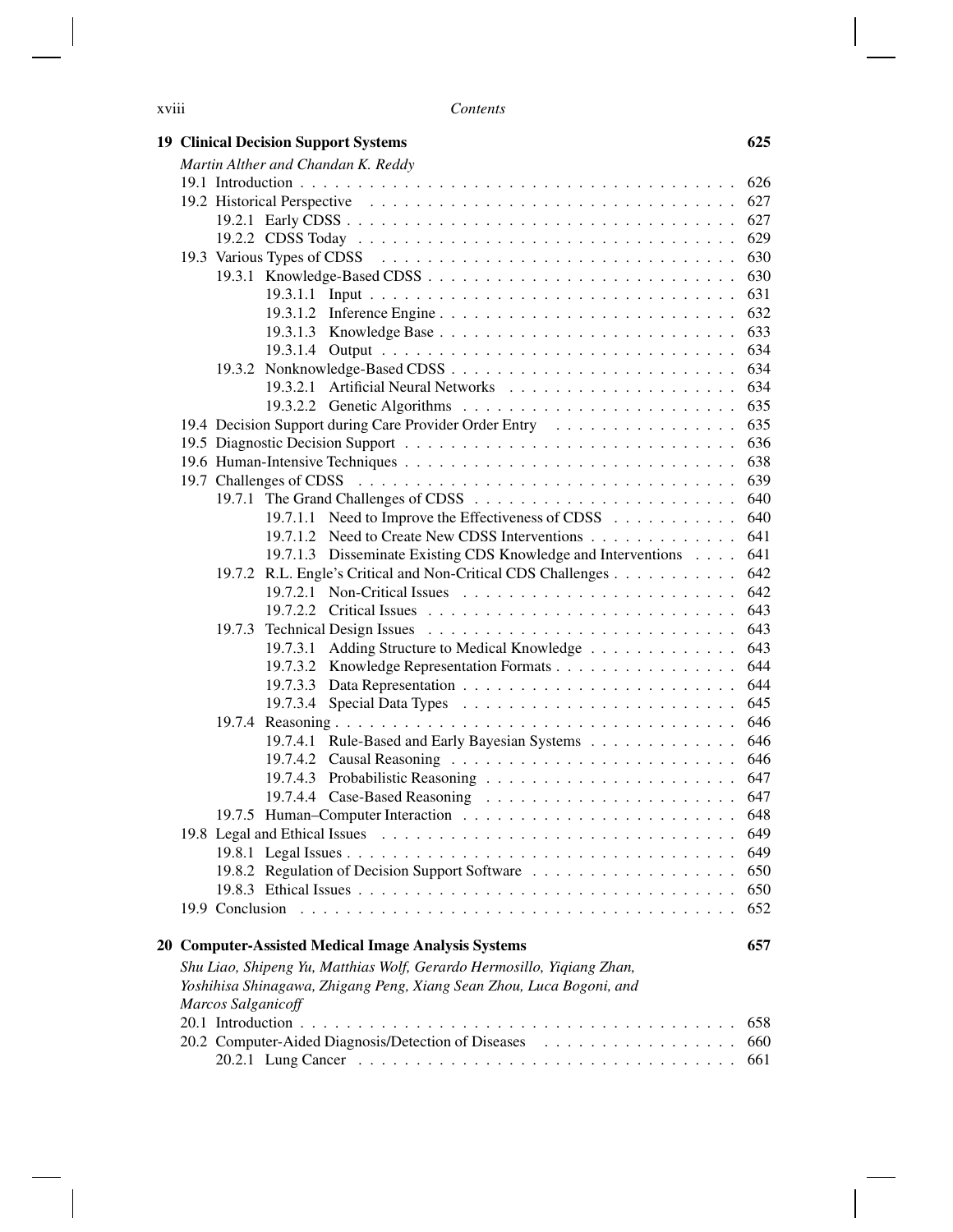| Contents | X1X |
|----------|-----|
|          |     |

|  | 20.3.2 Robust Spine Labeling for Spine Imaging Planning                           | 661<br>661<br>662<br>662<br>662<br>666<br>671 |
|--|-----------------------------------------------------------------------------------|-----------------------------------------------|
|  | 20.3.4 Brain PET Attenuation Correction without CT                                | 673                                           |
|  | 20.3.5 Saliency-Based Rotation Invariant Descriptor for Wrist Detection in Whole- |                                               |
|  |                                                                                   | 674                                           |
|  |                                                                                   | 675<br>678                                    |
|  |                                                                                   |                                               |
|  | 21 Mobile Imaging and Analytics for Biomedical Data                               | 685                                           |
|  | Stephan M. Jonas and Thomas M. Deserno                                            |                                               |
|  |                                                                                   | 686                                           |
|  |                                                                                   | 688                                           |
|  |                                                                                   | 689                                           |
|  |                                                                                   | 690                                           |
|  |                                                                                   | 691                                           |
|  |                                                                                   | 692                                           |
|  |                                                                                   | 693                                           |
|  |                                                                                   | 694                                           |
|  |                                                                                   | 694                                           |
|  |                                                                                   | 696                                           |
|  |                                                                                   | 696                                           |
|  |                                                                                   | 697                                           |
|  |                                                                                   | 699                                           |
|  |                                                                                   | 700                                           |
|  |                                                                                   | 700                                           |
|  |                                                                                   | 702                                           |
|  |                                                                                   | 702                                           |
|  |                                                                                   | 704                                           |
|  |                                                                                   | 705                                           |
|  |                                                                                   | 707                                           |
|  |                                                                                   | 709                                           |
|  |                                                                                   | 709                                           |
|  |                                                                                   | 710                                           |
|  |                                                                                   | 711                                           |
|  |                                                                                   | 711                                           |
|  |                                                                                   | 713                                           |

Index 719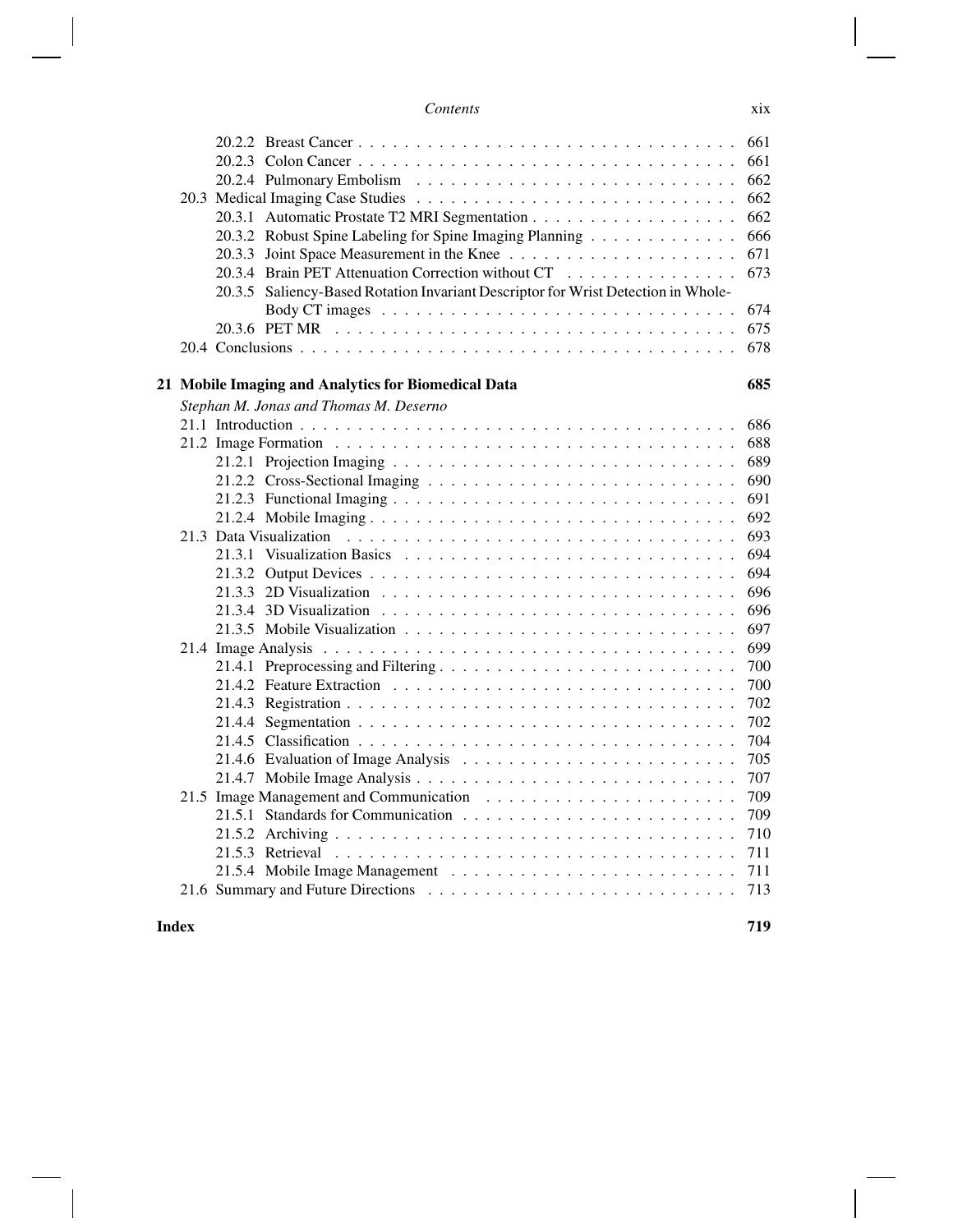### Editor Biographies

Chandan K. Reddy is an Associate Professor in the Department of Computer Science at Wayne State University. He received his PhD from Cornell University and MS from Michigan State Univer-



sity. His primary research interests are in the areas of data mining and machine learning with applications to healthcare, bioinformatics, and social network analysis. His research is funded by the National Science Foundation, the National Institutes of Health, Department of Transportation, and the Susan G. Komen for the Cure Foundation. He has published over 50 peer-reviewed articles in leading conferences and journals. He received the Best Application Paper Award at the ACM SIGKDD conference in 2010 and was a finalist of the INFORMS Franz Edelman Award Competition in 2011. He is a senior member of IEEE and a life member of the ACM.

Charu C. Aggarwal is a Distinguished Research Staff Member (DRSM) at the IBM T. J. Watson Research Center in Yorktown Heights, New York. He completed his BS from IIT Kanpur in 1993 and his PhD from the Massachusetts Institute of Technology in 1996. He has



published more than 250 papers in refereed conferences and journals, and has applied for or been granted more than 80 patents. He is an author or editor of 13 books, including the first comprehensive book on outlier analysis. Because of the commercial value of his patents, he has thrice been designated a Master Inventor at IBM. He is a recipient of an IBM Corporate Award (2003) for his work on bioterrorist threat detection in data streams, a recipient of the IBM Outstanding Innovation Award (2008) for his scientific contributions to privacy technology, a recipient of the IBM Outstanding Technical Achievement Award (2009) for his work on data streams, and a

recipient of an IBM Research Division Award (2008) for his contributions to System S. He also received the EDBT 2014 Test of Time Award for his work on condensation-based privacy-preserving data mining. He has served as conference chair and associate editor at many reputed conferences and journals in data mining, general co-chair of the IEEE Big Data Conference (2014), and is editorin-chief of the ACM SIGKDD Explorations. He is a fellow of the ACM, SIAM and the IEEE, for "contributions to knowledge discovery and data mining algorithms."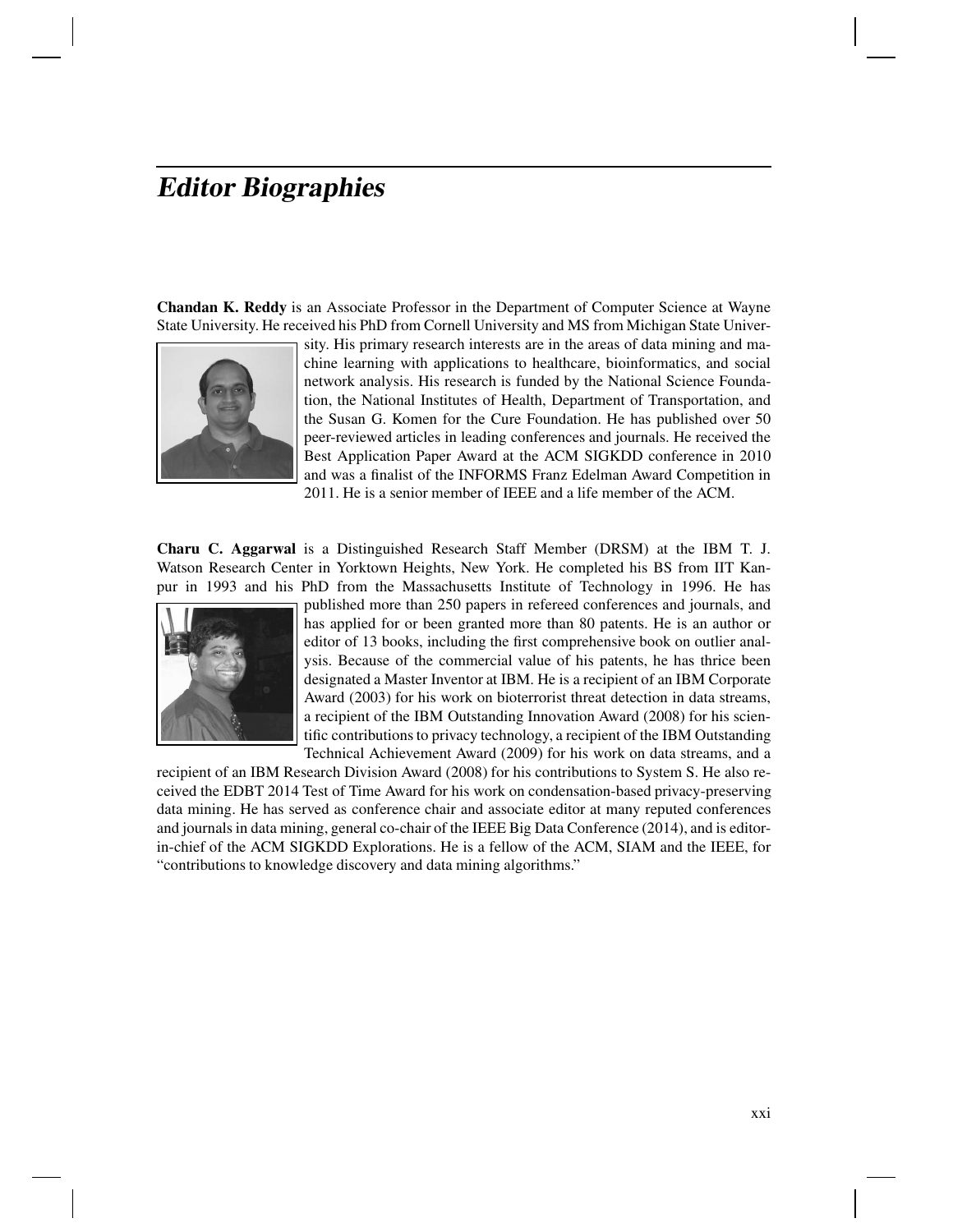### **Preface**

Innovations in computing technologies have revolutionized healthcare in recent years. The analytical style of reasoning has not only changed the way in which information is collected and stored but has also played an increasingly important role in the management and delivery of healthcare. In particular, data analytics has emerged as a promising tool for solving problems in various healthcarerelated disciplines. This book will present a comprehensive review of data analytics in the field of healthcare. The goal is to provide a platform for interdisciplinary researchers to learn about the fundamental principles, algorithms, and applications of intelligent data acquisition, processing, and analysis of healthcare data. This book will provide readers with an understanding of the vast number of analytical techniques for healthcare problems and their relationships with one another. This understanding includes details of specific techniques and required combinations of tools to design effective ways of handling, retrieving, analyzing, and making use of healthcare data. This book will provide a unique perspective of healthcare related opportunities for developing new computing technologies.

From a researcher and practitioner perspective, a major challenge in healthcare is its interdisciplinary nature. The field of healthcare has often seen advances coming from diverse disciplines such as databases, data mining, information retrieval, image processing, medical researchers, and healthcare practitioners. While this interdisciplinary nature adds to the richness of the field, it also adds to the challenges in making significant advances. Computer scientists are usually not trained in domain-specific medical concepts, whereas medical practitioners and researchers also have limited exposure to the data analytics area. This has added to the difficulty in creating a coherent body of work in this field. The result has often been independent lines of work from completely different perspectives. This book is an attempt to bring together these diverse communities by carefully and comprehensively discussing the most relevant contributions from each domain.

The book provides a comprehensive overview of the healthcare data analytics field as it stands today, and to educate the community about future research challenges and opportunities. Even though the book is structured as an edited collection of chapters, special care was taken during the creation of the book to cover healthcare topics exhaustively by coordinating the contributions from various authors. Focus was also placed on reviews and surveys rather than individual research results in order to emphasize comprehensiveness in coverage. Each book chapter is written by prominent researchers and experts working in the healthcare domain. The chapters in the book are divided into three major categories:

- Healthcare Data Sources and Basic Analytics: These chapters discuss the details about the various healthcare data sources and the analytical techniques that are widely used in the processing and analysis of such data. The various forms of patient data include electronic health records, biomedical images, sensor data, biomedical signals, genomic data, clinical text, biomedical literature, and data gathered from social media.
- Advanced Data Analytics for Healthcare: These chapters deal with the advanced data analytical methods focused on healthcare. These include the clinical prediction models, temporal pattern mining methods, and visual analytics. In addition, other advanced methods such as data integration, information retrieval, and privacy-preserving data publishing will also be discussed.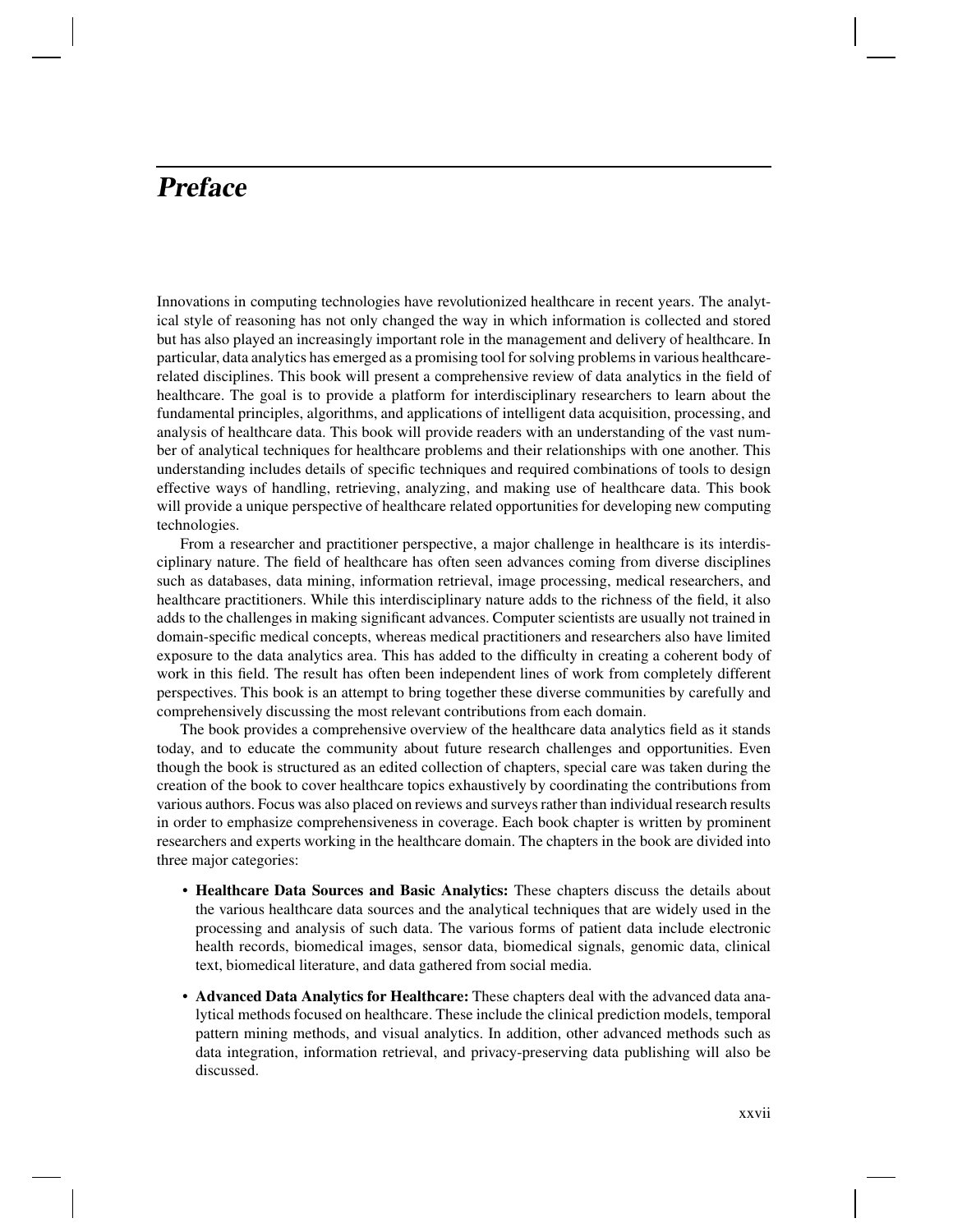#### xxviii *Healthcare Data Analytics*

• Applications and Practical Systems for Healthcare: These chapters focus on the applications of data analytics and the relevant practical systems. It will cover the applications of data analytics to pervasive healthcare, fraud detection, and drug discovery. In terms of the practical systems, it covers clinical decision support systems, computer assisted medical imaging systems, and mobile imaging systems.

It is hoped that this comprehensive book will serve as a compendium to students, researchers, and practitioners. Each chapter is structured as a "survey-style" article discussing the prominent research issues and the advances made on that research topic. Special effort was taken in ensuring that each chapter is self-contained and the background required from other chapters is minimal. Finally, we hope that the topics discussed in this book will lead to further developments in the field of healthcare data analytics that can help in improving the health and well-being of people. We believe that research in the field of healthcare data analytics will continue to grow in the years to come.

*Acknowledgment:* This work was supported in part by National Science Foundation grant No. 1231742.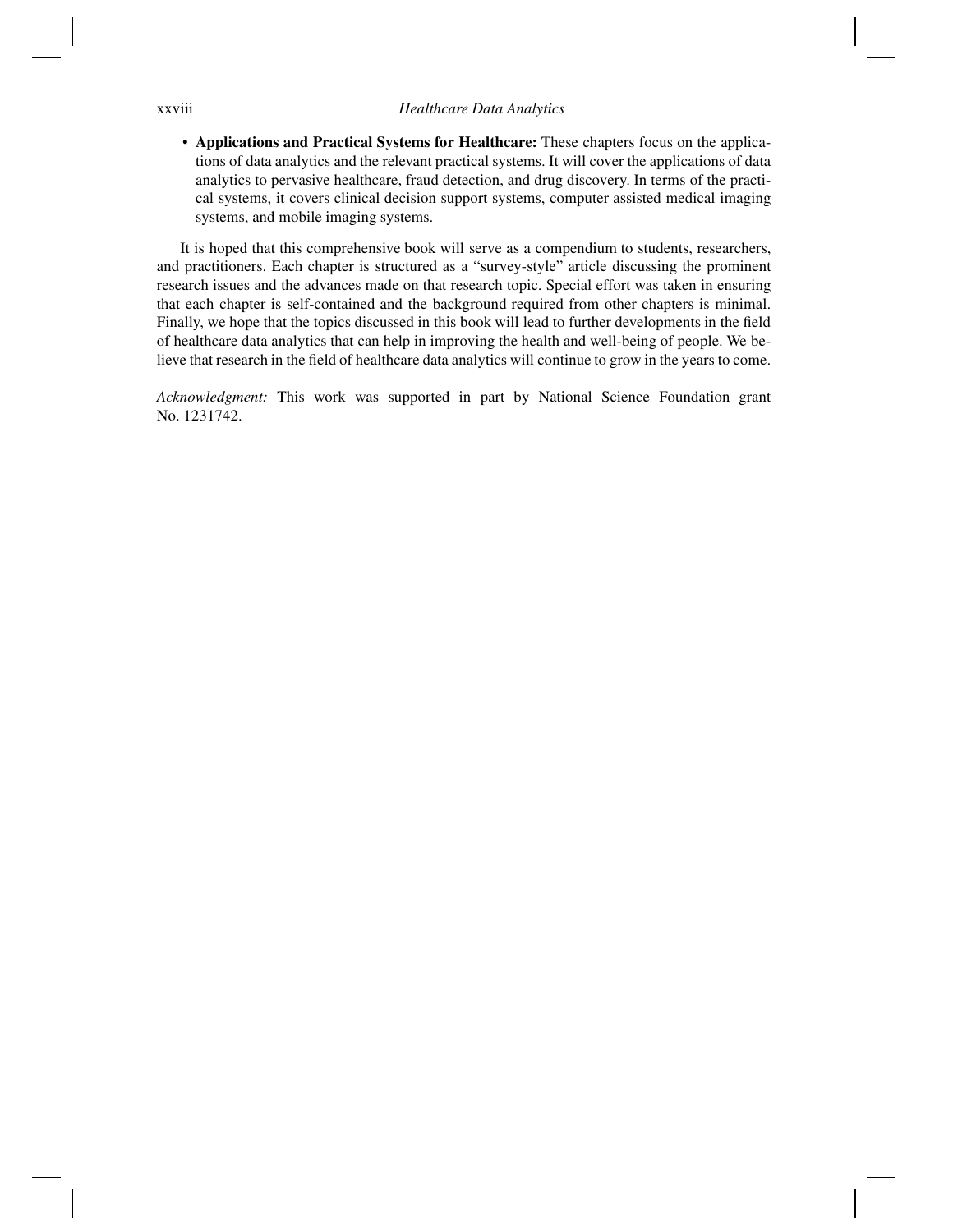## Chapter <sup>1</sup>

### An Introduction to Healthcare Data Analytics

#### Chandan K. Reddy

*Department of Computer Science Wayne State University Detroit, MI* reddy@cs.wayne.edu

#### Charu C. Aggarwal

*IBM T. J. Watson Research Center Yorktown Heights, NY* charu@us.ibm.com

| 1.1 |        |                                               | $\overline{2}$ |  |  |
|-----|--------|-----------------------------------------------|----------------|--|--|
| 1.2 |        |                                               | 5              |  |  |
|     | 1.2.1  |                                               | 5              |  |  |
|     | 1.2.2. |                                               | 5              |  |  |
|     | 1.2.3  |                                               | 6              |  |  |
|     | 1.2.4  |                                               | 6              |  |  |
|     | 1.2.5  |                                               | 6              |  |  |
|     | 1.2.6  |                                               | $\overline{7}$ |  |  |
|     | 1.2.7  |                                               | 8              |  |  |
|     | 1.2.8  |                                               | 8              |  |  |
| 1.3 |        |                                               |                |  |  |
|     | 1.3.1  |                                               | 9              |  |  |
|     | 1.3.2  |                                               | 9              |  |  |
|     | 1.3.3  |                                               | 10             |  |  |
|     | 1.3.4  |                                               | 10             |  |  |
|     | 1.3.5  |                                               | 11             |  |  |
|     | 1.3.6  |                                               | 11             |  |  |
| 1.4 |        |                                               |                |  |  |
|     | 1.4.1  |                                               | 12             |  |  |
|     | 1.4.2  |                                               | 12             |  |  |
|     | 1.4.3  | Data Analytics for Pharmaceutical Discoveries | 13             |  |  |
|     | 1.4.4  |                                               | 13             |  |  |
|     | 1.4.5  |                                               | 14             |  |  |
|     | 1.4.6  |                                               | 14             |  |  |
| 1.5 |        |                                               | 14             |  |  |
| 1.6 |        |                                               |                |  |  |
|     |        |                                               | 15             |  |  |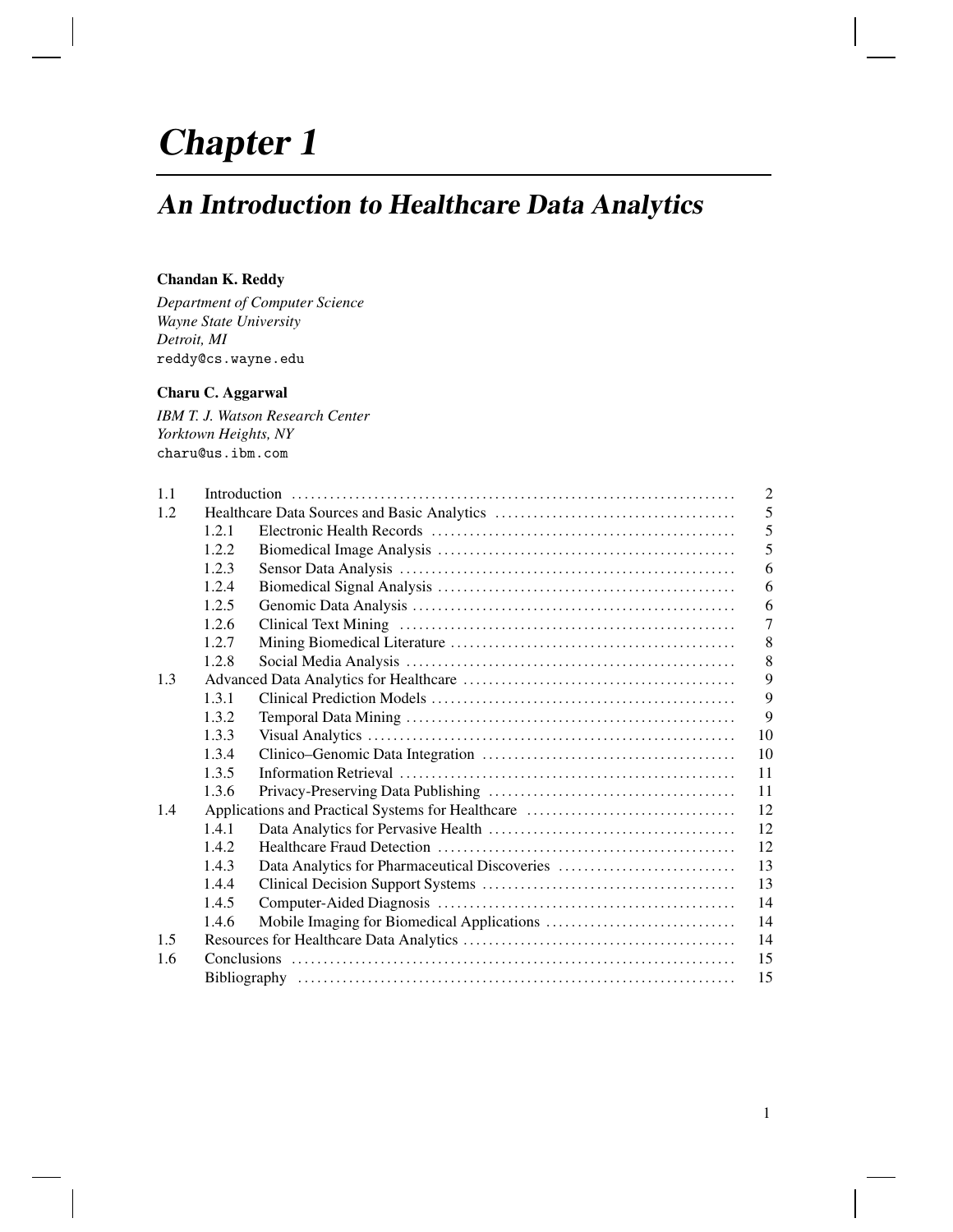#### 1.1 Introduction

While the healthcare costs have been constantly rising, the quality of care provided to the patients in the United States have not seen considerable improvements. Recently, several researchers have conducted studies which showed that by incorporating the current healthcare technologies, they are able to reduce mortality rates, healthcare costs, and medical complications at various hospitals. In 2009, the US government enacted the Health Information Technology for Economic and Clinical Health Act (HITECH) that includes an incentive program (around \$27 billion) for the adoption and meaningful use of Electronic Health Records (EHRs).

The recent advances in information technology have led to an increasing ease in the ability to collect various forms of healthcare data. In this digital world, data becomes an integral part of healthcare. A recent report on Big Data suggests that the overall potential of healthcare data will be around \$300 billion [12]. Due to the rapid advancements in the data sensing and acquisition technologies, hospitals and healthcare institutions have started collecting vast amounts of healthcare data about their patients. Effectively understanding and building knowledge from healthcare data requires developing advanced analytical techniques that can effectively transform data into meaningful and actionable information. General computing technologies have started revolutionizing the manner in which medical care is available to the patients. Data analytics, in particular, forms a critical component of these computing technologies. The analytical solutions when applied to healthcare data have an immense potential to transform healthcare delivery from being reactive to more proactive. The impact of analytics in the healthcare domain is only going to grow more in the next several years. Typically, analyzing health data will allow us to understand the patterns that are hidden in the data. Also, it will help the clinicians to build an individualized patient profile and can accurately compute the likelihood of an individual patient to suffer from a medical complication in the near future.

Healthcare data is particularly rich and it is derived from a wide variety of sources such as sensors, images, text in the form of biomedical literature/clinical notes, and traditional electronic records. This heterogeneity in the data collection and representation process leads to numerous challenges in both the processing and analysis of the underlying data. There is a wide diversity in the techniques that are required to analyze these different forms of data. In addition, the heterogeneity of the data naturally creates various data integration and data analysis challenges. In many cases, insights can be obtained from diverse data types, which are otherwise not possible from a single source of the data. It is only recently that the vast potential of such integrated data analysis methods is being realized.

From a researcher and practitioner perspective, a major challenge in healthcare is its interdisciplinary nature. The field of healthcare has often seen advances coming from diverse disciplines such as databases, data mining, information retrieval, medical researchers, and healthcare practitioners. While this interdisciplinary nature adds to the richness of the field, it also adds to the challenges in making significant advances. Computer scientists are usually not trained in domain-specific medical concepts, whereas medical practitioners and researchers also have limited exposure to the mathematical and statistical background required in the data analytics area. This has added to the difficulty in creating a coherent body of work in this field even though it is evident that much of the available data can benefit from such advanced analysis techniques. The result of such a diversity has often led to independent lines of work from completely different perspectives. Researchers in the field of data analytics are particularly susceptible to becoming isolated from real domain-specific problems, and may often propose problem formulations with excellent technique but with no practical use. This book is an attempt to bring together these diverse communities by carefully and comprehensively discussing the most relevant contributions from each domain. It is only by bringing together these diverse communities that the vast potential of data analysis methods can be harnessed.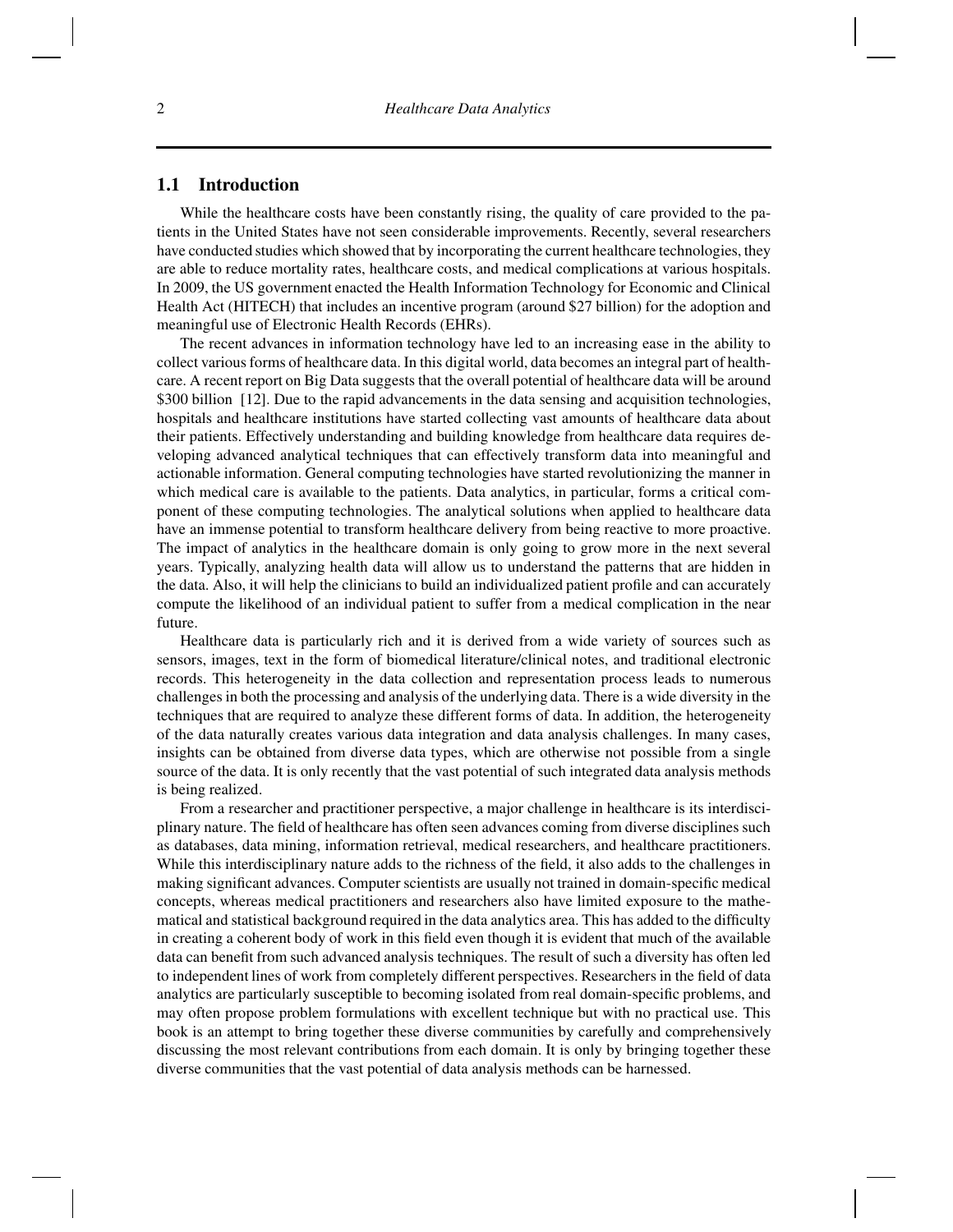

FIGURE 1.1: The overall organization of the book's contents.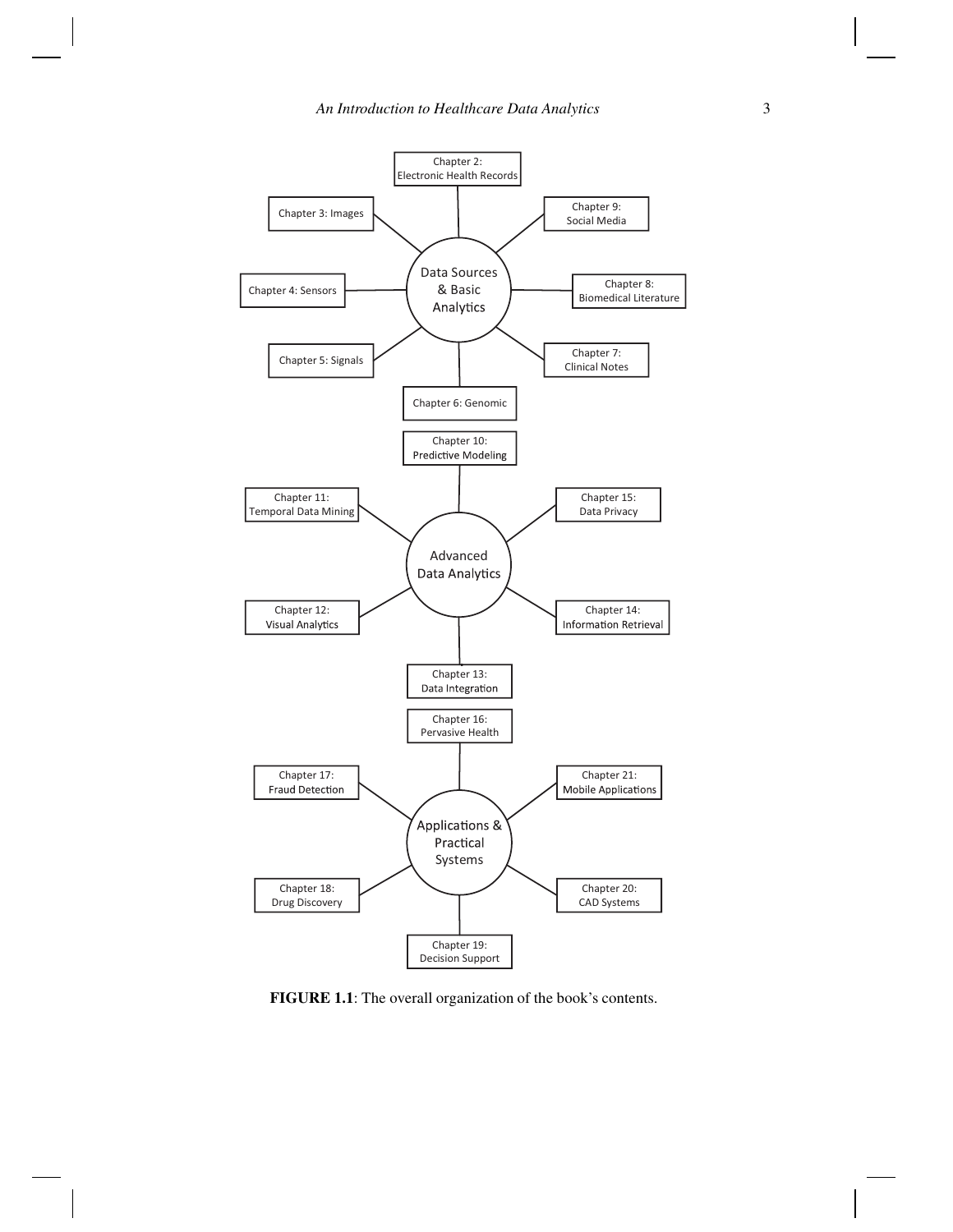#### 4 *Healthcare Data Analytics*

Another major challenge that exists in the healthcare domain is the "data privacy gap" between medical researchers and computer scientists. Healthcare data is obviously very sensitive because it can reveal compromising information about individuals. Several laws in various countries, such as the Health Insurance Portability and Accountability Act (HIPAA) in the United States, explicitly forbid the release of medical information about individuals for any purpose, unless safeguards are used to preserve privacy. Medical researchers have natural access to healthcare data because their research is often paired with an actual medical practice. Furthermore, various mechanisms exist in the medical domain to conduct research studies with voluntary participants. Such data collection is almost always paired with anonymity and confidentiality agreements.

On the other hand, acquiring data is not quite as simple for computer scientists without a proper collaboration with a medical practitioner. Even then, there are barriers in the acquisition of data. Clearly, many of these challenges can be avoided if accepted protocols, privacy technologies, and safeguards are in place. Therefore, this book will also address these issues. Figure 1.1 provides an overview of the organization of the book's contents. This book is organized into three parts:

- 1. *Healthcare Data Sources and Basic Analytics:* This part discusses the details of various healthcare data sources and the basic analytical methods that are widely used in the processing and analysis of such data. The various forms of patient data that is currently being collected in both clinical and non-clinical environments will be studied. The clinical data will have the structured electronic health records and biomedical images. Sensor data has been receiving a lot attention recently. Techniques for mining sensor data and biomedical signal analysis will be presented. Personalized medicine has gained a lot of importance due to the advancements in genomic data. Genomic data analysis involves several statistical techniques. These will also be elaborated. Patients' in-hospital clinical data will also include a lot of unstructured data in the form of clinical notes. In addition, the domain knowledge that can be extracted by mining the biomedical literature, will also be discussed. The fundamental data mining, machine learning, information retrieval, and natural language processing techniques for processing these data types will be extensively discussed. Finally, behavioral data captured through social media will also be discussed.
- 2. *Advanced Data Analytics for Healthcare:* This part deals with the advanced analytical methods focused on healthcare. This includes the clinical prediction models, temporal data mining methods, and visual analytics. Integrating heterogeneous data such as clinical and genomic data is essential for improving the predictive power of the data that will also be discussed. Information retrieval techniques that can enhance the quality of biomedical search will be presented. Data privacy is an extremely important concern in healthcare. Privacy-preserving data publishing techniques will therefore be presented.
- 3. *Applications and Practical Systems for Healthcare:* This part focuses on the practical applications of data analytics and the systems developed using data analytics for healthcare and clinical practice. Examples include applications of data analytics to pervasive healthcare, fraud detection, and drug discovery. In terms of the practical systems, we will discuss the details about the clinical decision support systems, computer assisted medical imaging systems, and mobile imaging systems.

These different aspects of healthcare are related to one another. Therefore, the chapters in each of the aforementioned topics are interconnected. Where necessary, pointers are provided across different chapters, depending on the underlying relevance. This chapter is organized as follows. Section 1.2 discusses the main data sources that are commonly used and the basic techniques for processing them. Section 1.3 discusses advanced techniques in the field of healthcare data analytics. Section 1.4 discusses a number of applications of healthcare analysis techniques. An overview of resources in the field of healthcare data analytics is presented in Section 1.5. Section 1.6 presents the conclusions.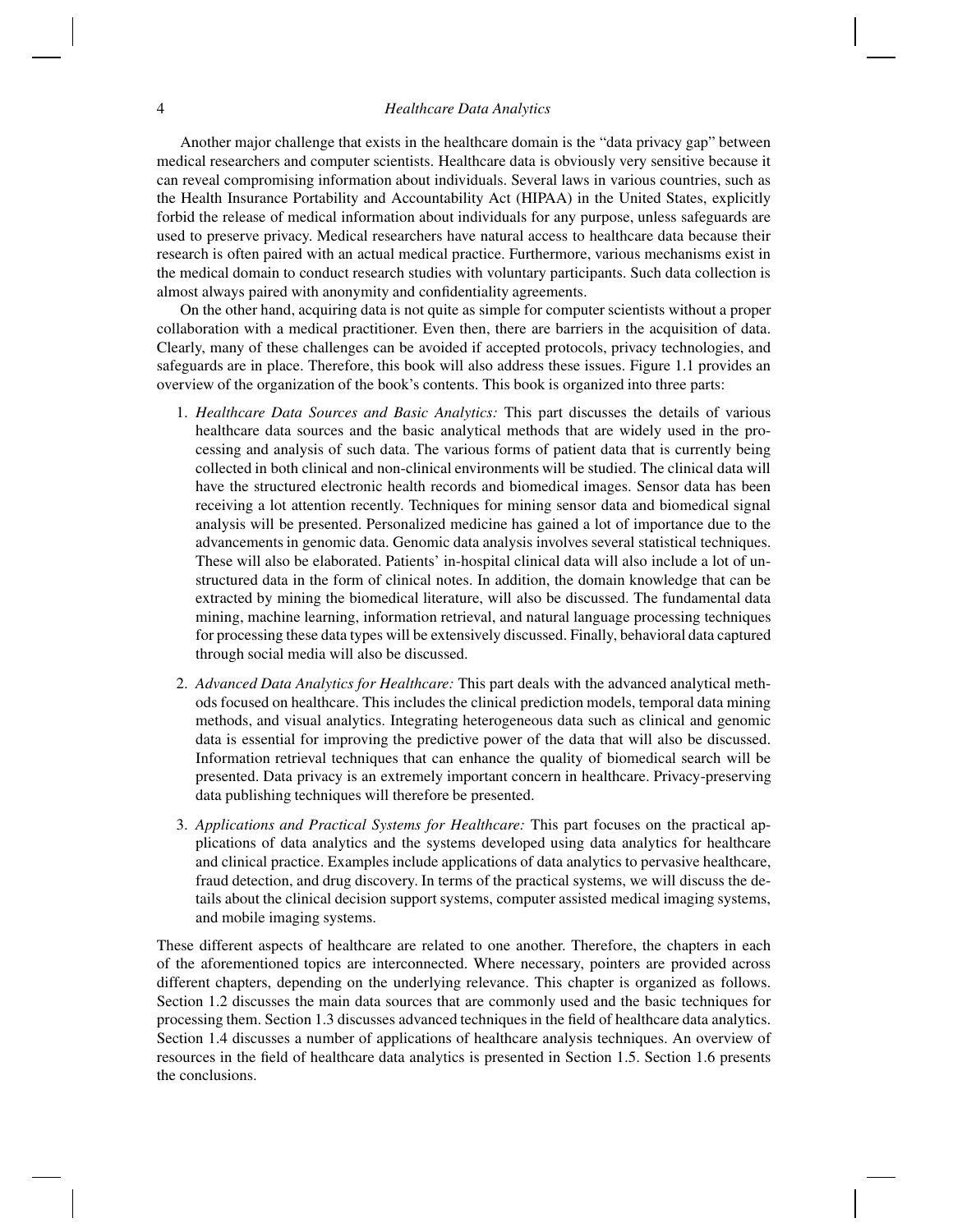#### 1.2 Healthcare Data Sources and Basic Analytics

In this section, the various data sources and their impact on analytical algorithms will be discussed. The heterogeneity of the sources for medical data mining is rather broad, and this creates the need for a wide variety of techniques drawn from different domains of data analytics.

#### 1.2.1 Electronic Health Records

Electronic health records (EHRs) contain a digitized version of a patient's medical history. It encompasses a full range of data relevant to a patient's care such as demographics, problems, medications, physician's observations, vital signs, medical history, laboratory data, radiology reports, progress notes, and billing data. Many EHRs go beyond a patient's medical or treatment history and may contain additional broader perspectives of a patient's care. An important property of EHRs is that they provide an effective and efficient way for healthcare providers and organizations to share with one another. In this context, EHRs are inherently designed to be in real time and they can instantly be accessed and edited by authorized users. This can be very useful in practical settings. For example, a hospital or specialist may wish to access the medical records of the primary provider. An electronic health record streamlines the workflow by allowing direct access to the updated records in real time [30]. It can generate a complete record of a patient's clinical encounter, and support other care-related activities such as evidence-based decision support, quality management, and outcomes reporting. The storage and retrieval of health-related data is more efficient using EHRs. It helps to improve quality and convenience of patient care, increase patient participation in the healthcare process, improve accuracy of diagnoses and health outcomes, and improve care coordination [29]. Various components of EHRs along with the advantages, barriers, and challenges of using EHRs are discussed in Chapter 2.

#### 1.2.2 Biomedical Image Analysis

Medical imaging plays an important role in modern-day healthcare due to its immense capability in providing high-quality images of anatomical structures in human beings. Effectively analyzing such images can be useful for clinicians and medical researchers since it can aid disease monitoring, treatment planning, and prognosis [31]. The most popular imaging modalities used to acquire a biomedical image are magnetic resonance imaging (MRI), computed tomography (CT), positron emission tomography (PET), and ultrasound (U/S). Being able to look inside of the body without hurting the patient and being able to view the human organs has tremendous implications on human health. Such capabilities allow the physicians to better understand the cause of an illness or other adverse conditions without cutting open the patient.

However, merely viewing such organs with the help of images is just the first step of the process. The final goal of biomedical image analysis is to be able to generate quantitative information and make inferences from the images that can provide far more insights into a medical condition. Such analysis has major societal significance since it is the key to understanding biological systems and solving health problems. However, it includes many challenges since the images are varied, complex, and can contain irregular shapes with noisy values. A number of general categories of research problems that arise in analyzing images are object detection, image segmentation, image registration, and feature extraction. All these challenges when resolved will enable the generation of meaningful analytic measurements that can serve as inputs to other areas of healthcare data analytics. Chapter 3 discusses a broad overview of the main medical imaging modalities along with a wide range of image analysis approaches.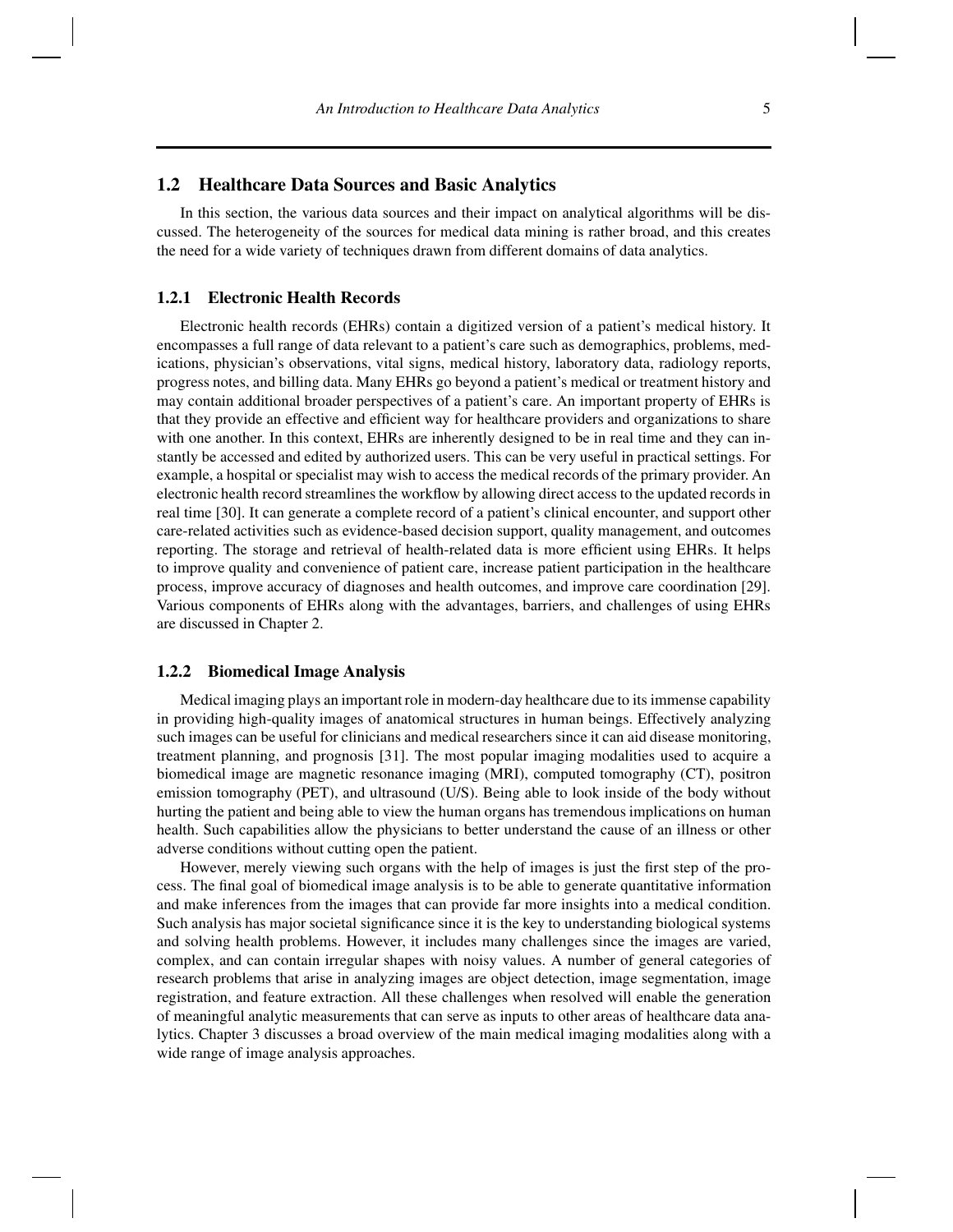#### 1.2.3 Sensor Data Analysis

Sensor data [2] is ubiquitous in the medical domain both for real time and for retrospective analysis. Several forms of medical data collection instruments such as electrocardiogram (ECG), and electroencaphalogram (EEG) are essentially sensors that collect signals from various parts of the human body [32]. These collected data instruments are sometimes used for retrospective analysis, but more often for real-time analysis. Perhaps, the most important use-case of real-time analysis is in the context of intensive care units (ICUs) and real-time remote monitoring of patients with specific medical conditions. In all these cases, the volume of the data to the processed can be rather large. For example, in an ICU, it is not uncommon for the sensor to receive input from hundreds of data sources, and alarms need to be triggered in real time. Such applications necessitate the use of big-data frameworks and specialized hardware platforms. In remote-monitoring applications, both the real-time events and a long-term analysis of various trends and treatment alternatives is of great interest.

While rapid growth in sensor data offers significant promise to impact healthcare, it also introduces a data overload challenge. Hence, it becomes extremely important to develop novel data analytical tools that can process such large volumes of collected data into meaningful and interpretable knowledge. Such analytical methods will not only allow for better observing patients' physiological signals and help provide situational awareness to the bedside, but also provide better insights into the inefficiencies in the healthcare system that may be the root cause of surging costs. The research challenges associated with the mining of sensor data in healthcare settings and the sensor mining applications and systems in both clinical and non-clinical settings is discussed in Chapter 4.

#### 1.2.4 Biomedical Signal Analysis

Biomedical Signal Analysis consists of measuring signals from biological sources, the origin of which lies in various physiological processes. Examples of such signals include the electroneurogram (ENG), electromyogram (EMG), electrocardiogram (ECG), electroencephalogram (EEG), electrogastrogram (EGG), phonocardiogram (PCG), and so on. The analysis of these signals is vital in diagnosing the pathological conditions and in deciding an appropriate care pathway. The measurement of physiological signals gives some form of quantitative or relative assessment of the state of the human body. These signals are acquired from various kinds of sensors and transducers either invasively or non-invasively.

These signals can be either discrete or continuous depending on the kind of care or severity of a particular pathological condition. The processing and interpretation of physiological signals is challenging due to the low signal-to-noise ratio (SNR) and the interdependency of the physiological systems. The signal data obtained from the corresponding medical instruments can be copiously noisy, and may sometimes require a significant amount of preprocessing. Several signal processing algorithms have been developed that have significantly enhanced the understanding of the physiological processes. A wide variety of methods are used for filtering, noise removal, and compact methods [36]. More sophisticated analysis methods including dimensionality reduction techniques such as Principal Component Analysis (PCA), Singular Value Decomposition (SVD), and wavelet transformation have also been widely investigated in the literature. A broader overview of many of these techniques may also be found in [1, 2]. Time-series analysis methods are discussed in [37, 40]. Chapter 5 presents an overview of various signal processing techniques used for processing biomedical signals.

#### 1.2.5 Genomic Data Analysis

A significant number of diseases are genetic in nature, but the nature of the causality between the genetic markers and the diseases has not been fully established. For example, diabetes is well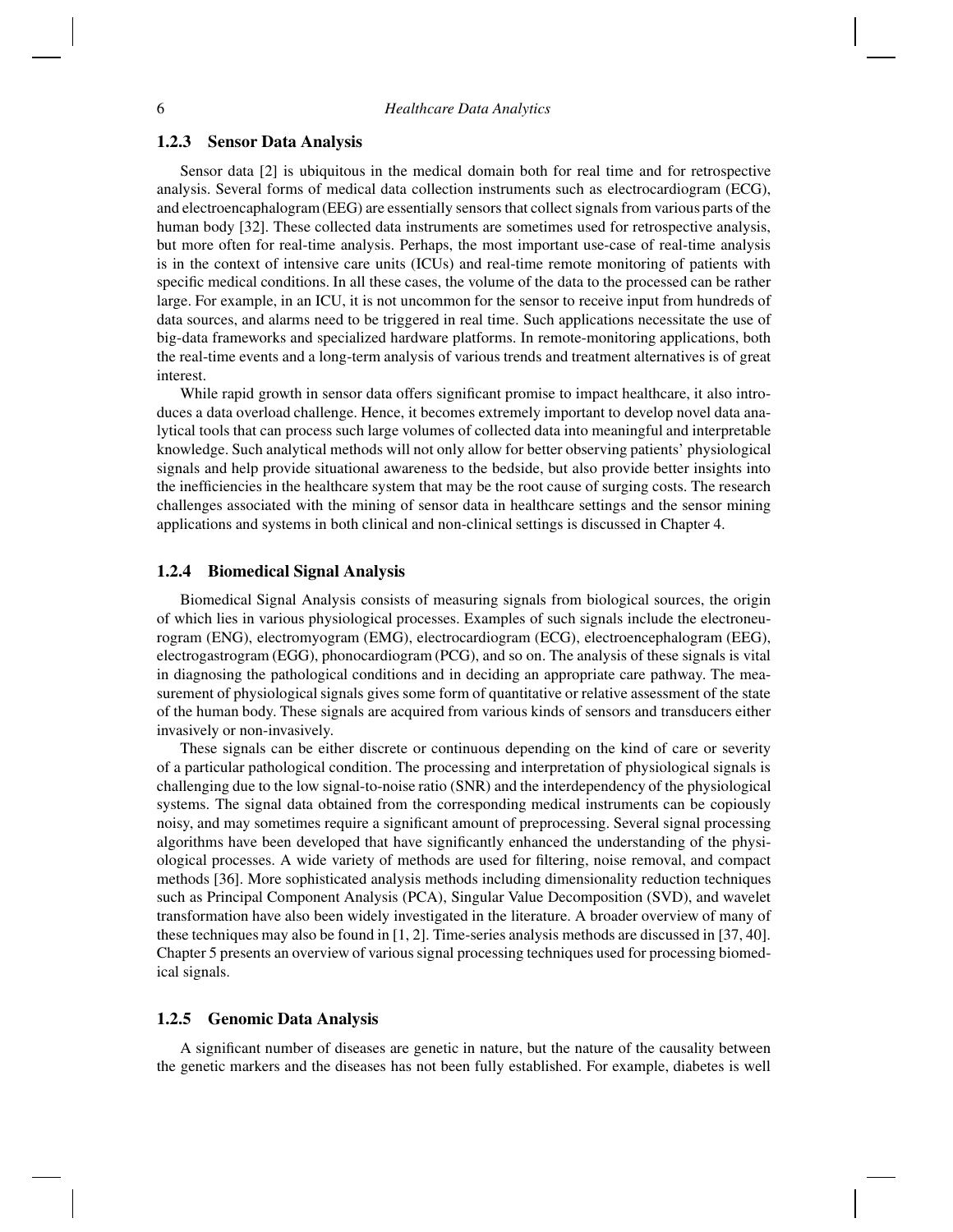#### *An Introduction to Healthcare Data Analytics* 7

known to be a genetic disease; however, the full set of genetic markers that make an individual prone to diabetes are unknown. In some other cases, such as the blindness caused by Stargardt disease, the relevant genes are known but all the possible mutations have not been exhaustively isolated. Clearly, a broader understanding of the relationships between various genetic markers, mutations, and disease conditions has significant potential in assisting the development of various gene therapies to cure these conditions. One will be mostly interested in understanding what kind of health-related questions can be addressed through in-silico analysis of the genomic data through typical data-driven studies. Moreover, translating genetic discoveries into personalized medicine practice is a highly non-trivial task with a lot of unresolved challenges. For example, the genomic landscapes in complex diseases such as cancers are overwhelmingly complicated, revealing a high order of heterogeneity among different individuals. Solving these issues will be fitting a major piece of the puzzle and it will bring the concept of personalized medicine much more closer to reality.

Recent advancements made in the biotechnologies have led to the rapid generation of large volumes of biological and medical information and advanced genomic research. This has also led to unprecedented opportunities and hopes for genome scale study of challenging problems in life science. For example, advances in genomic technology made it possible to study the complete genomic landscape of healthy individuals for complex diseases [16]. Many of these research directions have already shown promising results in terms of generating new insights into the biology of human disease and to predict the personalized response of the individual to a particular treatment. Also, genetic data are often modeled either as sequences or as networks. Therefore, the work in this field requires a good understanding of sequence and network mining techniques. Various data analytics-based solutions are being developed for tackling key research problems in medicine such as identification of disease biomarkers and therapeutic targets and prediction of clinical outcome. More details about the fundamental computational algorithms and bioinformatics tools for genomic data analysis along with genomic data resources are discussed in Chapter 6.

#### 1.2.6 Clinical Text Mining

Most of the information about patients is encoded in the form of *clinical notes*. These notes are typically stored in an unstructured data format and is the backbone of much of healthcare data. These contain the clinical information from the transcription of dictations, direct entry by providers, or use of speech recognition applications. These are perhaps the richest source of unexploited information. It is needless to say that the manual encoding of this free-text form on a broad range of clinical information is too costly and time consuming, though it is limited to primary and secondary diagnoses, and procedures for billing purposes. Such notes are notoriously challenging to analyze automatically due to the complexity involved in converting clinical text that is available in free-text to a structured format. It becomes hard mainly because of their unstructured nature, heterogeneity, diverse formats, and varying context across different patients and practitioners.

Natural language processing (NLP) and entity extraction play an important part in inferring useful knowledge from large volumes of clinical text to automatically encoding clinical information in a timely manner [22]. In general, data preprocessing methods are more important in these contexts as compared to the actual mining techniques. The processing of clinical text using NLP methods is more challenging when compared to the processing of other texts due to the ungrammatical nature of short and telegraphic phrases, dictations, shorthand lexicons such as abbreviations and acronyms, and often misspelled clinical terms. All these problems will have a direct impact on the various standard NLP tasks such as shallow or full parsing, sentence segmentation, text categorization, etc., thus making the clinical text processing highly challenging. A wide range of NLP methods and data mining techniques for extracting information from the clinical text are discussed in Chapter 7.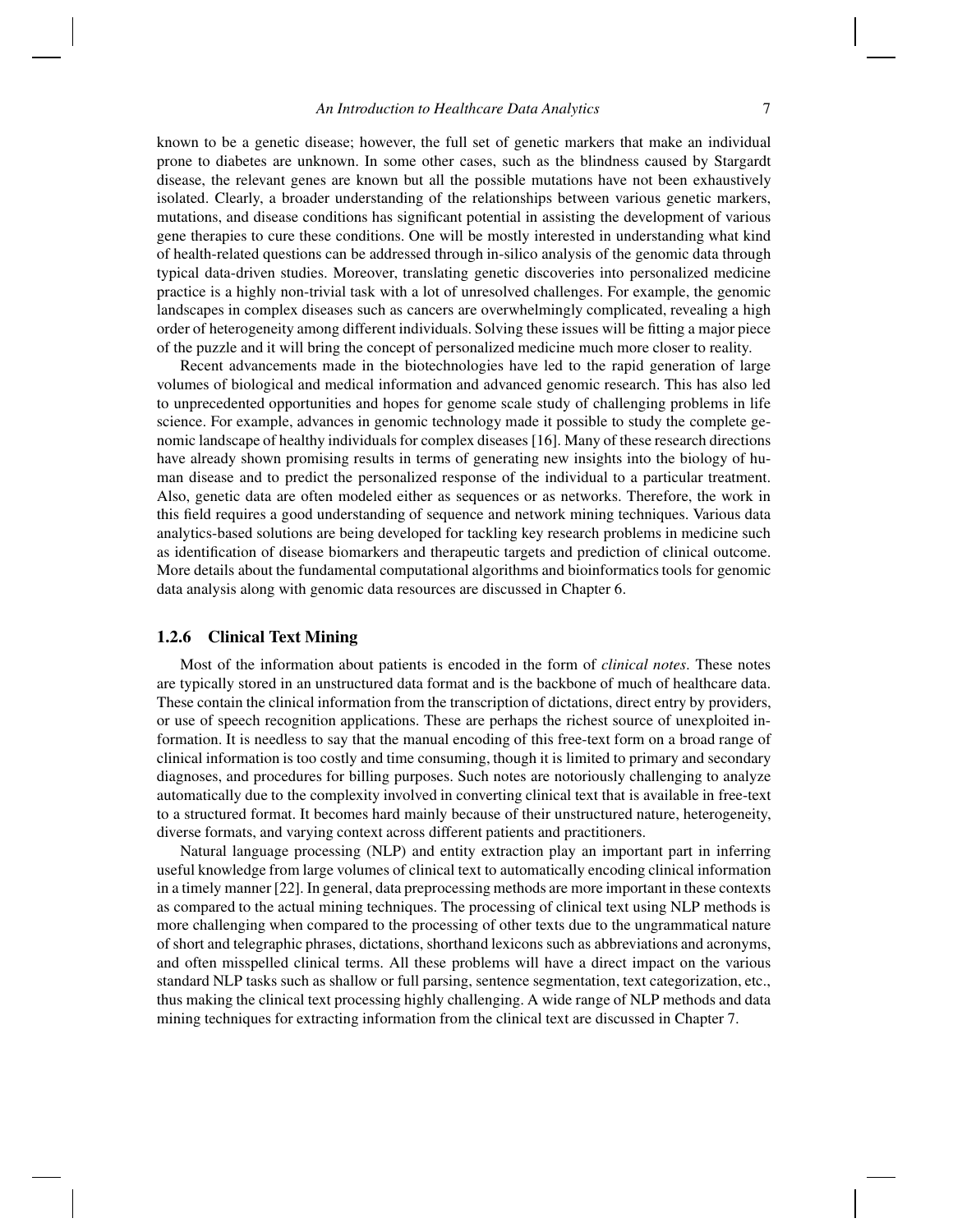#### 1.2.7 Mining Biomedical Literature

A significant number of applications rely on evidence from the biomedical literature. The latter is copious and has grown significantly over time. The use of text mining methods for the long-term preservation, accessibility, and usability of digitally available resources is important in biomedical applications relying on evidence from scientific literature. Text mining methods and tools offer novel ways of applying new knowledge discovery methods in the biomedical field [21][20]. Such tools offer efficient ways to search, extract, combine, analyze and summarize textual data, thus supporting researchers in knowledge discovery and generation. One of the major challenges in biomedical text mining is the multidisciplinary nature of the field. For example, biologists describe chemical compounds using brand names, while chemists often use less ambiguous IUPAC-compliant names or unambiguous descriptors such as International Chemical Identifiers. While the latter can be handled with cheminformatics tools, text mining techniques are required to extract less precisely defined entities and their relations from the literature. In this context, entity and event extraction methods play a key role in discovering useful knowledge from unstructured databases. Because the cost of curating such databases is too high, text mining methods offer new opportunities for their effective population, update, and integration. Text mining brings about other benefits to biomedical research by linking textual evidence to biomedical pathways, reducing the cost of expert knowledge validation, and generating hypotheses. The approach provides a general methodology to discover previously unknown links and enhance the way in which biomedical knowledge is organized. More details about the challenges and algorithms for biomedical text mining are discussed in Chapter 8.

#### 1.2.8 Social Media Analysis

The rapid emergence of various social media resources such as social networking sites, blogs/microblogs, forums, question answering services, and online communities provides a wealth of information about public opinion on various aspects of healthcare. Social media data can be mined for patterns and knowledge that can be leveraged to make useful inferences about population health and public health monitoring. A significant amount of public health information can be gleaned from the inputs of various participants at social media sites. Although most individual social media posts and messages contain little informational value, aggregation of millions of such messages can generate important knowledge [4, 19]. Effectively analyzing these vast pieces of knowledge can significantly reduce the latency in collecting such complex information.

Previous research on social media analytics for healthcare has focused on capturing aggregate health trends such as outbreaks of infectious diseases, detecting reports of adverse drug interactions, and improving interventional capabilities for health-related activities. Disease outbreak detection is often strongly reflected in the content of social media and an analysis of the history of the content provides valuable insights about disease outbreaks. Topic models are frequently used for high-level analysis of such health-related content. An additional source of information in social media sites is obtained from online doctor and patient communities. Since medical conditions recur across different individuals, the online communities provide a valuable source of knowledge about various medical conditions. A major challenge in social media analysis is that the data is often unreliable, and therefore the results must be interpreted with caution. More discussion about the impact of social media analytics in improving healthcare is given in Chapter 9.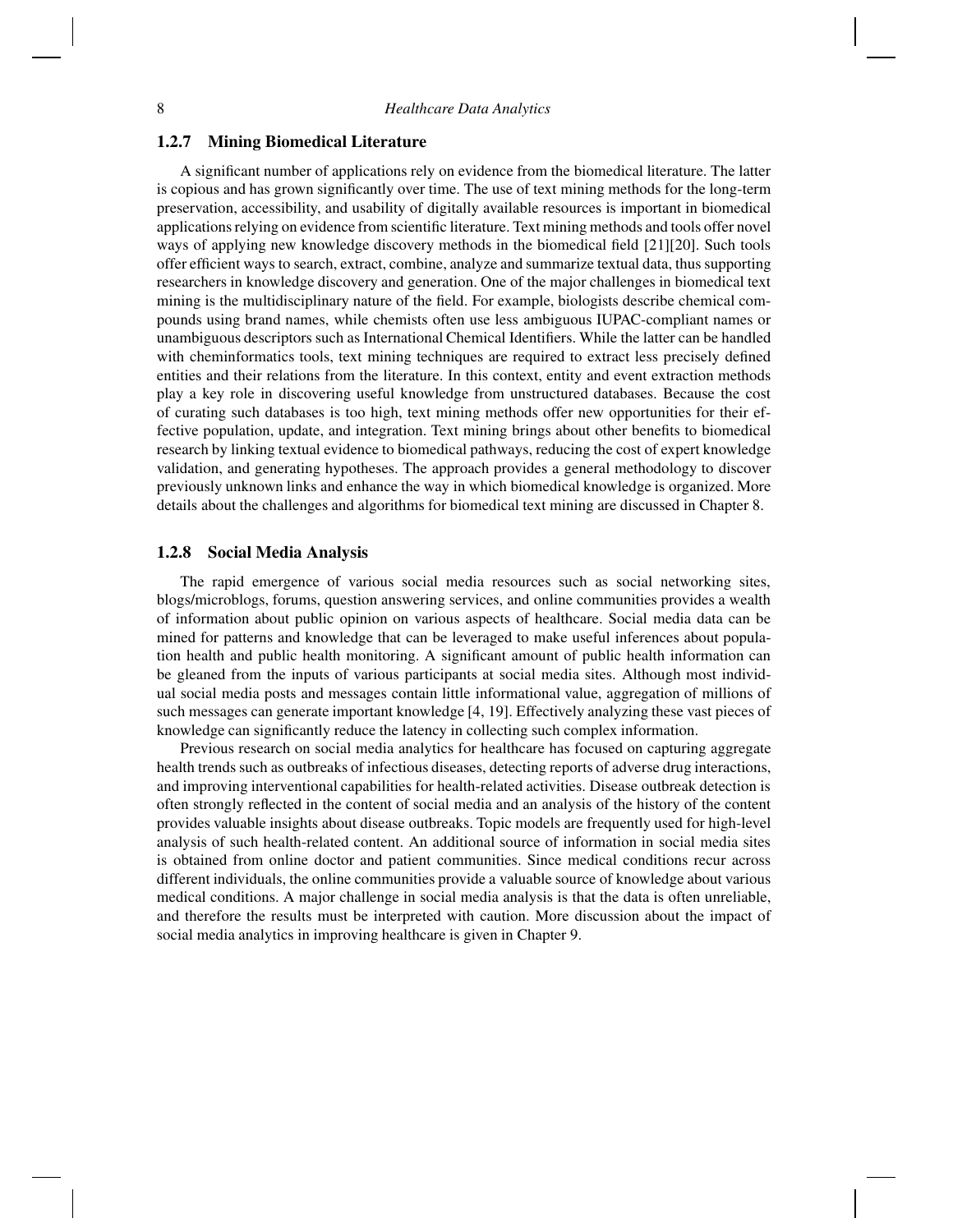#### 1.3 Advanced Data Analytics for Healthcare

This section will discuss a number of advanced data analytics methods for healthcare. These techniques include various data mining and machine learning models that need to be adapted to the healthcare domain.

#### 1.3.1 Clinical Prediction Models

Clinical prediction forms a critical component of modern-day healthcare. Several prediction models have been extensively investigated and have been successfully deployed in clinical practice [26]. Such models have made a tremendous impact in terms of diagnosis and treatment of diseases. Most successful supervised learning methods that have been employed for clinical prediction tasks fall into three categories: (i) Statistical methods such as linear regression, logistic regression, and Bayesian models; (ii) Sophisticated methods in machine learning and data mining such as decision trees and artificial neural networks; and (iii) Survival models that aim to predict survival outcomes. All of these techniques focus on discovering the underlying relationship between covariate variables, which are also known as attributes and features, and a dependent outcome variable.

The choice of the model to be used for a particular healthcare problem primarily depends on the outcomes to be predicted. There are various kinds of prediction models that are proposed in the literature for handling such a diverse variety of outcomes. Some of the most common outcomes include binary and continuous forms. Other less common forms are categorical and ordinal outcomes. In addition, there are also different models proposed to handle survival outcomes where the goal is to predict the time of occurrence of a particular event of interest. These survival models are also widely studied in the context of clinical data analysis in terms of predicting the patient's survival time. There are different ways of evaluating and validating the performance of these prediction models. Different prediction models along with various kinds of evaluation mechanisms in the context of healthcare data analytics will be discussed in Chapter 10.

#### 1.3.2 Temporal Data Mining

Healthcare data almost always contain time information and it is inconceivable to reason and mine these data without incorporating the temporal dimension. There are two major sources of temporal data generated in the healthcare domain. The first is the electronic health records (EHR) data and the second is the *sensor* data. Mining the temporal dimension of EHR data is extremely promising as it may reveal patterns that enable a more precise understanding of disease manifestation, progression and response to therapy. Some of the unique characteristics of EHR data (such as of heterogeneous, sparse, high-dimensional, irregular time intervals) makes conventional methods inadequate to handle them. Unlike EHR data, sensor data are usually represented as numeric time series that are regularly measured in time at a high frequency. Examples of these data are physiological data obtained by monitoring the patients on a regular basis and other electrical activity recordings such as electrocardiogram (ECG), electroencephalogram (EEG), etc. Sensor data for a specific subject are measured over a much shorter period of time (usually several minutes to several days) compared to the longitudinal EHR data (usually collected across the entire lifespan of the patient).

Given the different natures of EHR data and sensor data, the choice of appropriate temporal data mining methods for these types of data are often different. EHR data are usually mined using temporal pattern mining methods, which represent data instances (e.g., patients' records) as sequences of discrete events (e.g., diagnosis codes, procedures, etc.) and then try to find and enumerate statistically relevant patterns that are embedded in the data. On the other hand, sensor data are often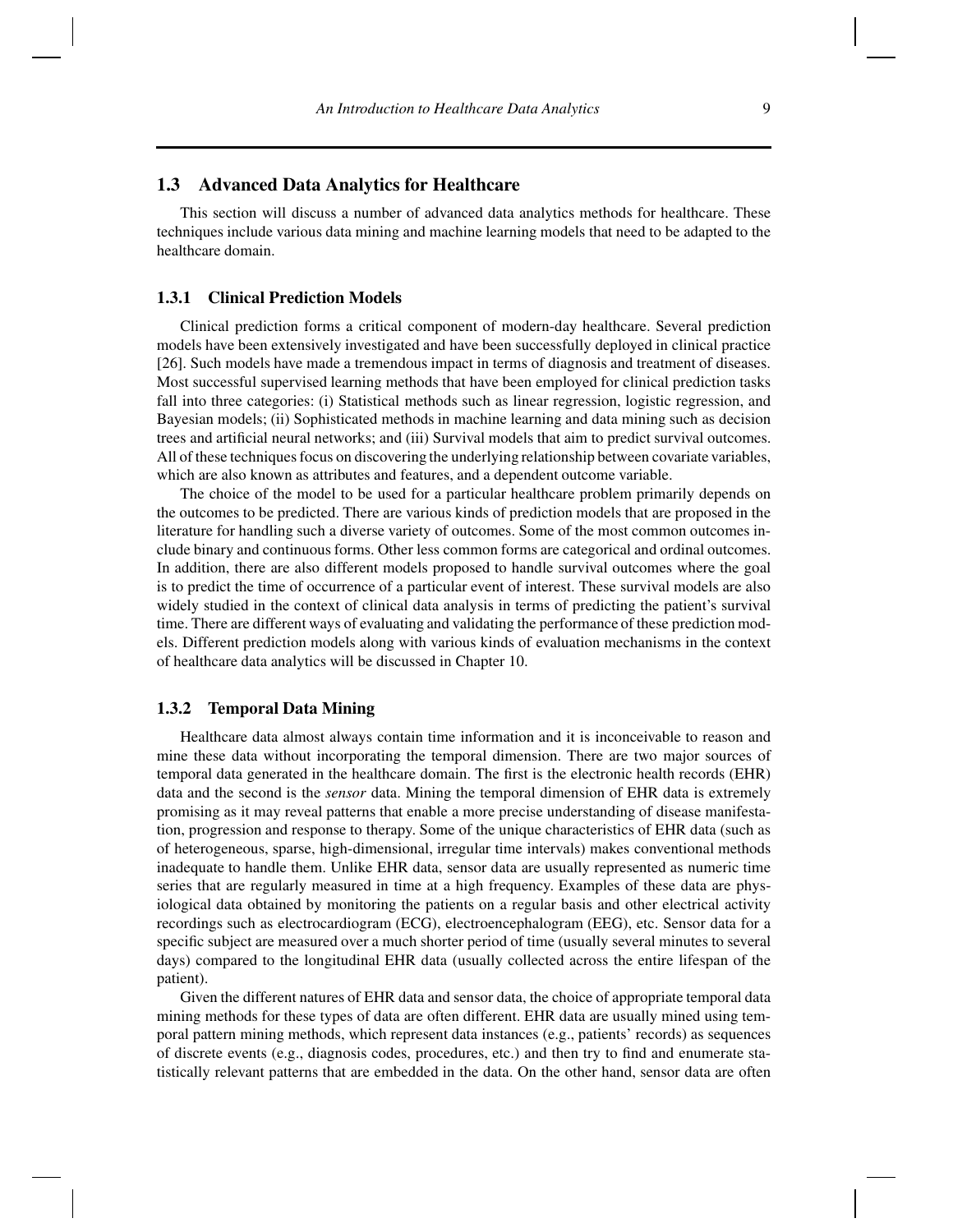analyzed using signal processing and time-series analysis techniques (e.g., wavelet transform, independent component analysis, etc.) [37, 40]. Chapter 11 presents a detailed survey and summarizes the literature on temporal data mining for healthcare data.

#### 1.3.3 Visual Analytics

The ability to analyze and identify meaningful patterns in multimodal clinical data must be addressed in order to provide a better understanding of diseases and to identify patterns that could be affecting the clinical workflow. Visual analytics provides a way to combine the strengths of human cognition with interactive interfaces and data analytics that can facilitate the exploration of complex datasets. Visual analytics is a science that involves the integration of interactive visual interfaces with analytical techniques to develop systems that facilitate reasoning over, and interpretation of, complex data [23]. Visual analytics is popular in many aspects of healthcare data analysis because of the wide variety of insights that such an analysis provides. Due to the rapid increase of health-related information, it becomes critical to build effective ways of analyzing large amounts of data by leveraging human–computer interaction and graphical interfaces. In general, providing easily understandable summaries of complex healthcare data is useful for a human in gaining novel insights.

In the evaluation of many diseases, clinicians are presented with datasets that often contain hundreds of clinical variables. The multimodal, noisy, heterogeneous, and temporal characteristics of the clinical data pose significant challenges to the users while synthesizing the information and obtaining insights from the data [24]. The amount of information being produced by healthcare organizations opens up opportunities to design new interactive interfaces to explore large-scale databases, to validate clinical data and coding techniques, and to increase transparency within different departments, hospitals, and organizations. While many of the visual methods can be directly adopted from the data mining literature [11], a number of methods, which are specific to the healthcare domain, have also been designed. A detailed discussion on the popular data visualization techniques used in clinical settings and the areas in healthcare that benefit from visual analytics are discussed in Chapter 12.

#### 1.3.4 Clinico–Genomic Data Integration

Human diseases are inherently complex in nature and are usually governed by a complicated interplay of several diverse underlying factors, including different genomic, clinical, behavioral, and environmental factors. Clinico–pathological and genomic datasets capture the different effects of these diverse factors in a complementary manner. It is essential to build integrative models considering both genomic and clinical variables simultaneously so that they can combine the vital information that is present in both clinical and genomic data [27]. Such models can help in the design of effective diagnostics, new therapeutics, and novel drugs, which will lead us one step closer to personalized medicine [17].

This opportunity has led to an emerging area of integrative predictive models that can be built by combining clinical and genomic data, which is called clinico–genomic data integration. Clinical data refers to a broad category of a patient's pathological, behavioral, demographic, familial, environmental and medication history, while genomic data refers to a patient's genomic information including SNPs, gene expression, protein and metabolite profiles. In most of the cases, the goal of the integrative study is biomarker discovery which is to find the clinical and genomic factors related to a particular disease phenotype such as cancer vs. no cancer, tumor vs. normal tissue samples, or continuous variables such as the survival time after a particular treatment. Chapter 13 provides a comprehensive survey of different challenges with clinico–genomic data integration along with the different approaches that aim to address these challenges with an emphasis on biomarker discovery.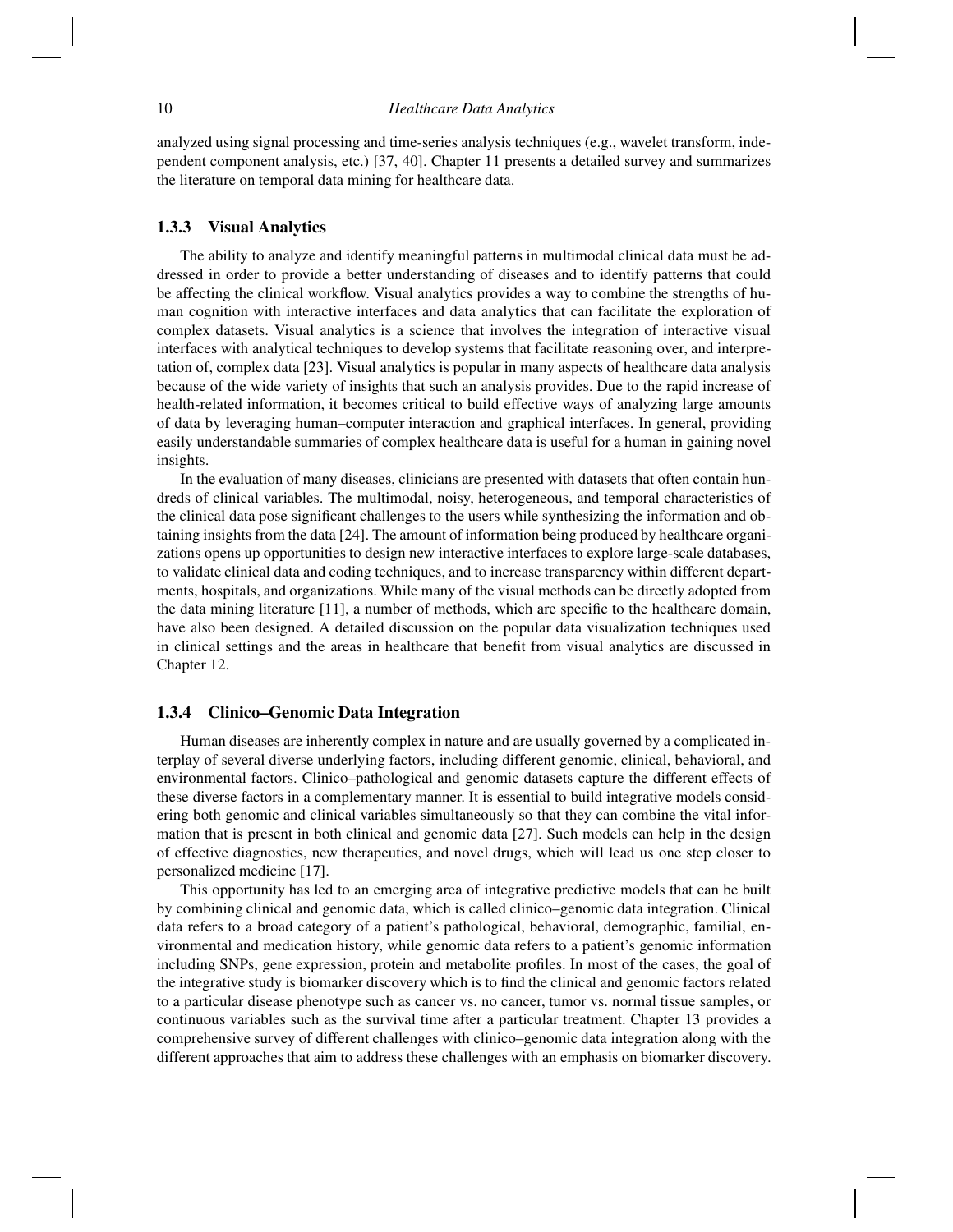#### 1.3.5 Information Retrieval

Although most work in healthcare data analytics focuses on mining and analyzing patient-related data, additional information for use in this process includes scientific data and literature. The techniques most commonly used to access this data include those from the field of information retrieval (IR). IR is the field concerned with the acquisition, organization, and searching of knowledge-based information, which is usually defined as information derived and organized from observational or experimental research [14]. The use of IR systems has become essentially ubiquitous. It is estimated that among individuals who use the Internet in the United States, over 80 percent have used it to search for personal health information and virtually all physicians use the Internet.

Information retrieval models are closely related to the problems of clinical and biomedical text mining. The basic objective of using information retrieval is to find the *content* that a user wanted based on his requirements. This typically begins with the posing of a *query* to the IR system. A *search engine* matches the query to content items through metadata. The two key components of IR are: *Indexing*, which is the process of assigning metadata to the content, and *retrieval*, which is the process of the user entering the query and retrieving relevant content. The most well-known data structure used for efficient information retrieval is the inverted index where each document is associated with an identifier. Each word then points to a list of document identifiers. This kind of representation is particularly useful for a keyword search. Furthermore, once a search has been conducted, mechanisms are required to rank the possibly large number of results, which might have been retrieved. A number of user-oriented evaluations have been performed over the years looking at users of biomedical information and measuring the search performance in clinical settings [15]. Chapter 14 discusses a number of information retrieval models for healthcare along with evaluation of such retrieval models.

#### 1.3.6 Privacy-Preserving Data Publishing

In the healthcare domain, the definition of privacy is commonly accepted as "a person's right and desire to control the disclosure of their personal health information" [25]. Patients' health-related data is highly sensitive because of the potentially compromising information about individual participants. Various forms of data such as disease information or genomic information may be sensitive for different reasons. To enable research in the field of medicine, it is often important for medical organizations to be able to share their data with statistical experts. Sharing personal health information can bring enormous economical benefits. This naturally leads to concerns about the privacy of individuals being compromised. The data privacy problem is one of the most important challenges in the field of healthcare data analytics. Most privacy preservation methods reduce the representation accuracy of the data so that the identification of sensitive attributes of an individual is compromised. This can be achieved by either perturbing the sensitive attribute, perturbing attributes that serve as identification mechanisms, or a combination of the two. Clearly, this process required the reduction in the accuracy of data representation. Therefore, privacy preservation almost always incurs the cost of losing some data utility. Therefore, the goal of privacy preservation methods is to optimize the trade-off between utility and privacy. This ensures that the amount of utility loss at a given level of privacy is as little as possible.

The major steps in privacy-preserving data publication algorithms [5][18] are the identification of an appropriate privacy metric and level for a given access setting and data characteristics, application of one or multiple privacy-preserving algorithm(s) to achieve the desired privacy level, and postanalyzing the utility of the processed data. These three steps are repeated until the desired utility and privacy levels are jointly met. Chapter 15 focuses on applying privacy-preserving algorithms to healthcare data for secondary-use data publishing and interpretation of the usefulness and implications of the processed data.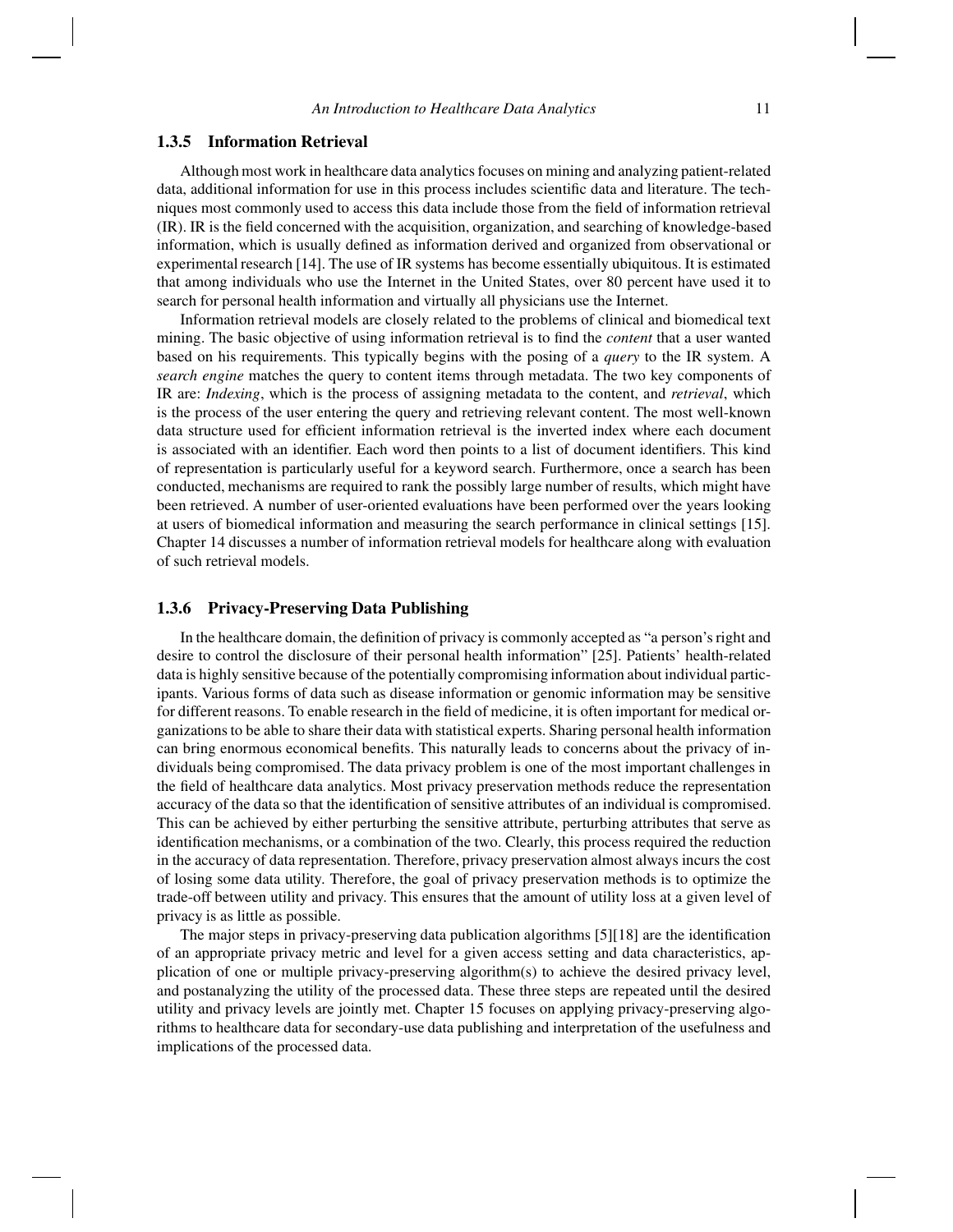#### 1.4 Applications and Practical Systems for Healthcare

In the final set of chapters in this book, we will discuss the practical healthcare applications and systems that heavily utilize data analytics. These topics have evolved significantly in the past few years and are continuing to gain a lot of momentum and interest. Some of these methods, such as fraud detection, are not directly related to medical diagnosis, but are nevertheless important in this domain.

#### 1.4.1 Data Analytics for Pervasive Health

Pervasive health refers to the process of tracking medical well-being and providing long-term medical care with the use of advanced technologies such as wearable sensors. For example, wearable monitors are often used for measuring the long-term effectiveness of various treatment mechanisms. These methods, however, face a number of challenges, such as knowledge extraction from the large volumes of data collected and real-time processing. However, recent advances in both hardware and software technologies (data analytics in particular) have made such systems a reality. These advances have made low cost intelligent health systems embedded within the home and living environments a reality [33].

A wide variety of sensor modalities can be used when developing intelligent health systems, including wearable and ambient sensors [28]. In the case of wearable sensors, sensors are attached to the body or woven into garments. For example, 3-axis accelerometers distributed over an individual's body can provide information about the orientation and movement of the corresponding body part. In addition to these advancements in sensing modalities, there has been an increasing interest in applying analytics techniques to data collected from such equipment. Several practical healthcare systems have started using analytical solutions. Some examples include cognitive health monitoring systems based on activity recognition, persuasive systems for motivating users to change their health and wellness habits, and abnormal health condition detection systems. A detailed discussion on how various analytics can be used for supporting the development of intelligent health systems along with supporting infrastructure and applications in different healthcare domains is presented in Chapter 16.

#### 1.4.2 Healthcare Fraud Detection

Healthcare fraud has been one of the biggest problems faced by the United States and costs several billions of dollars every year. With growing healthcare costs, the threat of healthcare fraud is increasing at an alarming pace. Given the recent scrutiny of the inefficiencies in the US healthcare system, identifying fraud has been on the forefront of the efforts towards reducing the healthcare costs. One could analyze the healthcare claims data along different dimensions to identify fraud. The complexity of the healthcare domain, which includes multiple sets of participants, including healthcare providers, beneficiaries (patients), and insurance companies, makes the problem of detecting healthcare fraud equally challenging and makes it different from other domains such as credit card fraud detection and auto insurance fraud detection. In these other domains, the methods rely on constructing profiles for the users based on the historical data and they typically monitor deviations in the behavior of the user from the profile [7]. However, in healthcare fraud, such approaches are not usually applicable, because the users in the healthcare setting are the beneficiaries, who typically are not the fraud perpetrators. Hence, more sophisticated analysis is required in the healthcare sector to identify fraud.

Several solutions based on data analytics have been investigated for solving the problem of healthcare fraud. The primary advantages of data-driven fraud detection are automatic extraction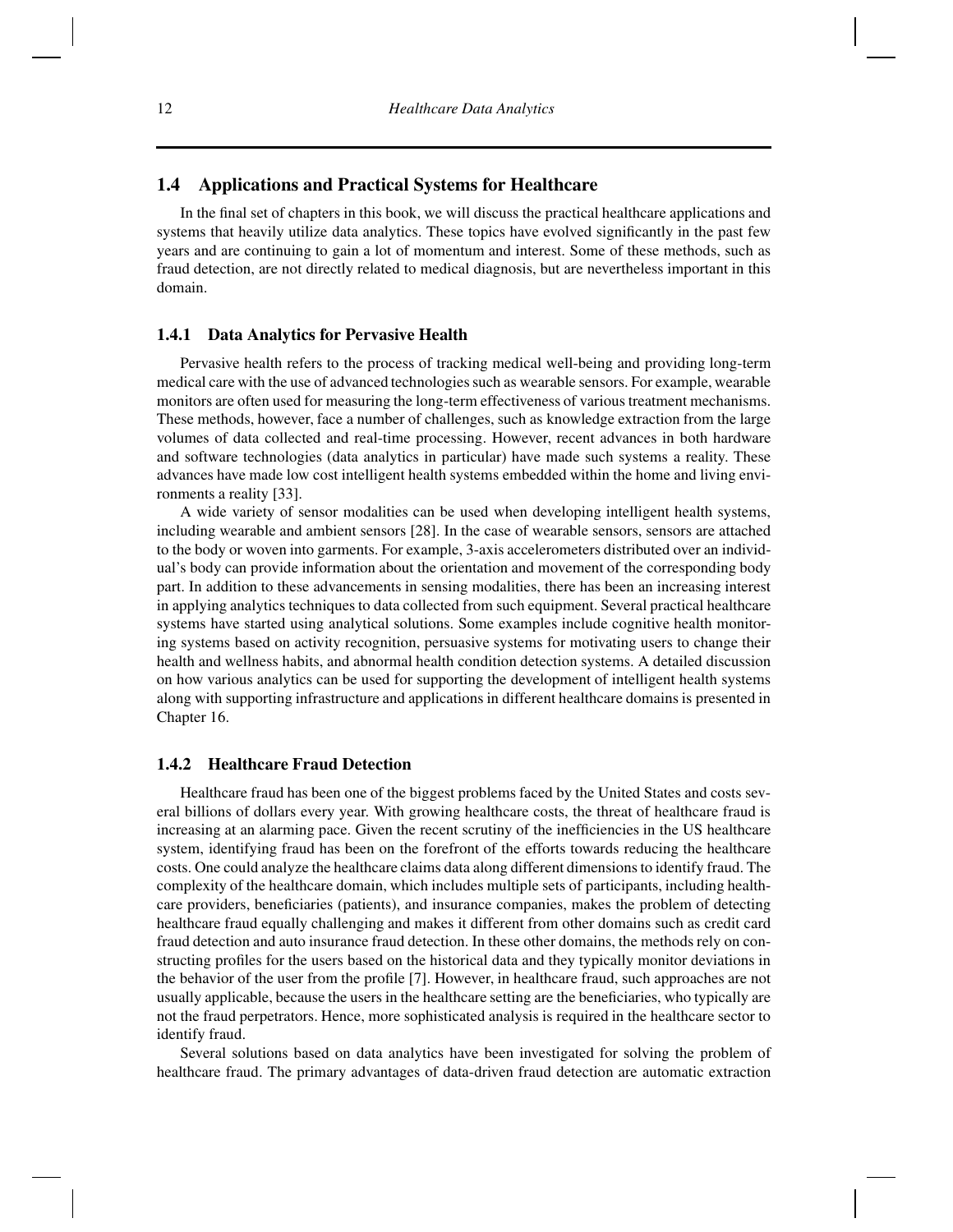of fraud patterns and prioritization of suspicious cases [3]. Most of such analysis is performed with respect to an episode of care, which is essentially a collection of healthcare provided to a patient under the same health issue. Data-driven methods for healthcare fraud detection can be employed to answer the following questions: Is a given episode of care fraudulent or unnecessary? Is a given claim within an episode fraudulent or unnecessary? Is a provider or a network of providers fraudulent? We discuss the problem of fraud in healthcare and existing data-driven methods for fraud detection in Chapter 17.

#### 1.4.3 Data Analytics for Pharmaceutical Discoveries

The cost of successful novel chemistry-based drug development often reaches millions of dollars, and the time to introduce the drug to market often comes close to a decade [34]. The high failure rate of drugs during this process, make the trial phases known as the "valley of death." Most new compounds fail during the FDA approval process in clinical trials or cause adverse side effects. Interdisciplinary computational approaches that combine statistics, computer science, medicine, chemoinformatics, and biology are becoming highly valuable for drug discovery and development. In the context of pharmaceutical discoveries, data analytics can potentially limit the search space and provide recommendations to the domain experts for hypothesis generation and further analysis and experiments.

Data analytics can be used in several stages of drug discovery and development to achieve different goals. In this domain, one way to categorize data analytical approaches is based on their application to pre-marketing and post-marketing stages of the drug discovery and development process. In the pre-marketing stage, data analytics focus on discovery activities such as finding signals that indicate relations between drugs and targets, drugs and drugs, genes and diseases, protein and diseases, and finding biomarkers. In the post-marketing stage an important application of data analytics is to find indications of adverse side effects for approved drugs. These methods provide a list of potential drug side effect associations that can be used for further studies. Chapter 18 provides more discussion of the applications of data analytics for pharmaceutical discoveries including drug-target interaction prediction and pharmacovigilance.

#### 1.4.4 Clinical Decision Support Systems

Clinical Decision Support Systems (CDSS) are computer systems designed to assist clinicians with patient-related decision making, such as diagnosis and treatment [6]. CDSS have become a crucial component in the evaluation and improvement of patient treatment since they have shown to improve both patient outcomes and cost of care [35]. They can help in minimizing analytical errors by notifying the physician of potentially harmful drug interactions, and their diagnostic procedures have been shown to enable more accurate diagnoses. Some of the main advantages of CDSS are their ability in decision making and determining optimal treatment strategies, aiding general health policies by estimating the clinical and economic outcomes of different treatment methods and even estimating treatment outcomes under certain conditions. The main reason for the success of CDSS are their electronic nature, seemless integration with clinical workflows, providing decision support at the appropriate time/location. Two particular fields of healthcare where CDSS have been extremely influential are pharmacy and billing. CDSS can help pharmacies to look for negative drug interactions and then report them to the corresponding patient's ordering professional. In the billing departments, CDSS have been used to devise treatment plans that provide an optimal balance of patient care and financial expense [9]. A detailed survey of different aspects of CDSS along with various challenges associated with their usage in clinical practice is discussed in Chapter 19.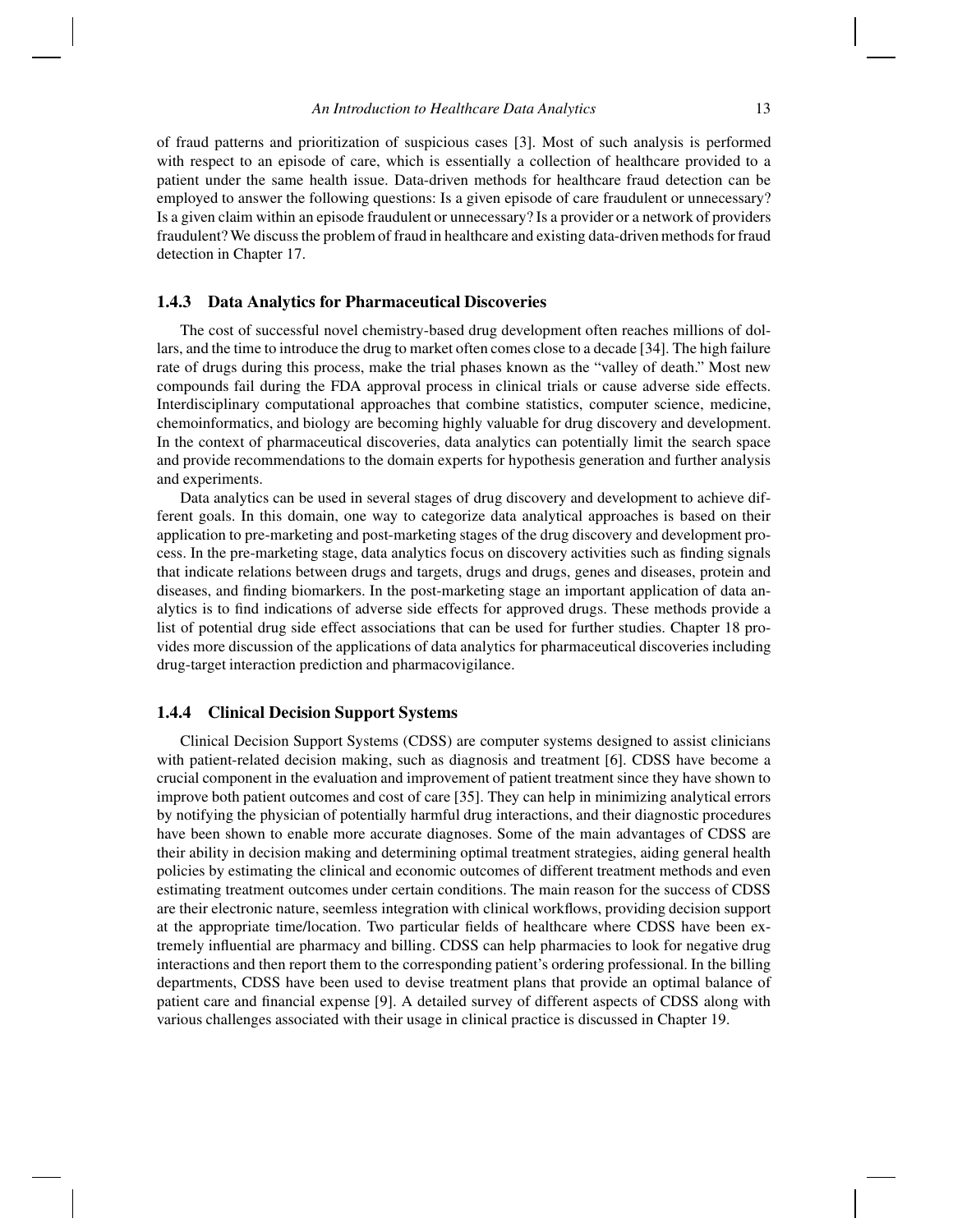#### 1.4.5 Computer-Aided Diagnosis

Computer-aided diagnosis/detection (CAD) is a procedure in radiology that supports radiologists in reading medical images [13]. CAD tools in general refer to fully automated second reader tools designed to assist the radiologist in the detection of lesions. There is a growing consensus among clinical experts that the use of CAD tools can improve the performance of the radiologist. The radiologist first performs an interpretation of the images as usual, while the CAD algorithms is running in the background or has already been precomputed. Structures identified by the CAD algorithm are then highlighted as regions of interest to the radiologist. The principal value of CAD tools is determined not by its stand-alone performance, but rather by carefully measuring the incremental value of CAD in normal clinical practice, such as the number of additional lesions detected using CAD. Secondly, CAD systems must not have a negative impact on patient management (for instance, false positives that cause the radiologist to recommend unnecessary biopsies and followups).

From the data analytics perspective, new CAD algorithms aim at extracting key quantitative features, summarizing vast volumes of data, and/or enhancing the visualization of potentially malignant nodules, tumors, or lesions in medical images. The three important stages in the CAD data processing are candidate generation (identifying suspicious regions of interest), feature extraction (computing descriptive morphological or texture features), and classification (differentiating candidates that are true lesions from the rest of the candidates based on candidate feature vectors). A detailed overview of some CAD approaches to different diseases emphasizing the specific challenges in diagnosis and detection, and a series of case studies that apply advanced data analytics in medical imaging applications is presented in Chapter 20.

#### 1.4.6 Mobile Imaging for Biomedical Applications

Mobile imaging refers to the application of portable computers such as smartphones or tablet computers to store, visualize, and process images with and without connections to servers, the Internet, or the cloud. Today, portable devices provide sufficient computational power for biomedical image processing and smart devices have been introduced in the operation theater. While many techniques for biomedical image acquisition will always require special equipment, the regular camera is one of the most widely used imaging modality in hospitals. Mobile technology and smart devices, especially smartphones, allows new ways of easier imaging at the patient's bedside and possess the possibility to be made into a diagnostic tool that can be used by medical professionals. Smartphones usually contain at least one high-resolution camera that can be used for image formation. Several challenges arise during the acquisition, visualization, analysis, and management of images in mobile environments. A more detailed discussion about mobile imaging and its challenges is given in Chapter 21.

#### 1.5 Resources for Healthcare Data Analytics

There are several resources available in this field. We will now discuss the various books, journals, and organizations that provide further information on this exciting area of healthcare informatics. A classical book in the field of healthcare informatics is [39]. There are several other books that target a specific topic of work (in the context of healthcare) such as information retrieval [10], statistical methods [38], evaluation methods [8], and clinical decision support systems [6, 9].

There are a few popular organizations that are primarily involved with medical informatics research. They are American Medical Informatics Association (AMIA) [49], International Medical Informatics Association (IMIA) [50], and the European Federation for Medical Informatics (EFMI)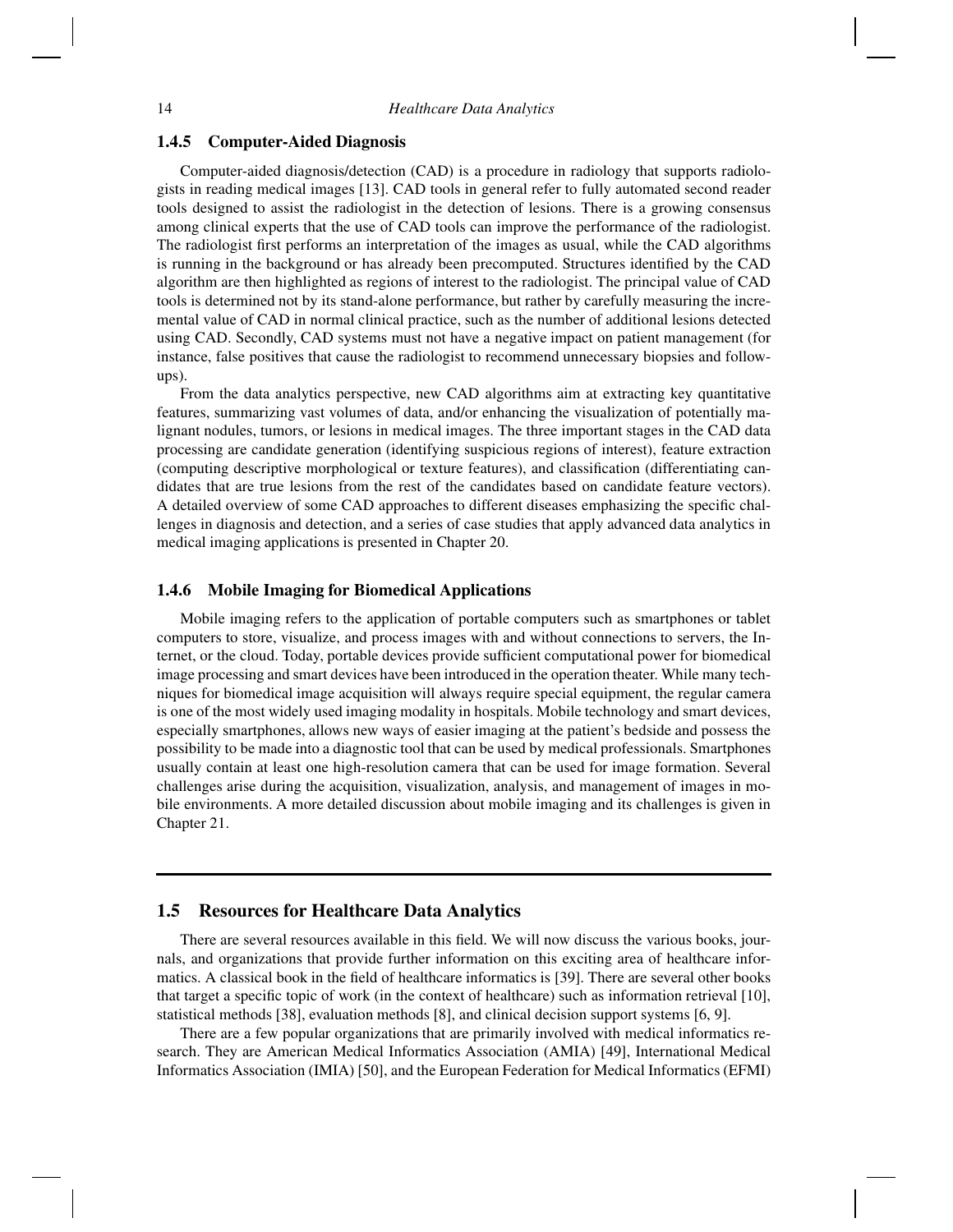[51]. These organizations usually conduct annual conferences and meetings that are well attended by researchers working in healthcare informatics. The meetings typically discuss new technologies for capturing, processing, and analyzing medical data. It is a good meeting place for new researchers who would like to start research in this area.

The following are some of the well-reputed journals that publish top-quality research works in healthcare data analytics: *Journal of the American Medical Informatics Association* (*JAMIA*) [41], *Journal of Biomedical Informatics* (*JBI*) [42], *Journal of Medical Internet Research* [43], *IEEE Journal of Biomedical and Health Informatics* [44], *Medical Decision Making* [45], *International Journal of Medical Informatics* (*IJMI*) [46], and *Artificial Intelligence in Medicine* [47]. A more comprehensive list of journals in the field of healthcare and biomedical informatics along with details is available here [48].

Due to the privacy of the medical data that typically contains highly sensitive patient information, the research work in the healthcare data analytics has been fragmented into various places. Many researchers work with a specific hospital or a healthcare facility that are usually not willing to share their data due to obvious privacy concerns. However, there are a wide variety of public repositories available for researchers to design and apply their own models and algorithms. Due to the diversity in healthcare research, it will be a cumbersome task to compile all the healthcare repositories at a single location. Specific health data repositories dealing with a particular healthcare problem and data sources are listed in the corresponding chapters where the data is discussed. We hope that these repositories will be useful for both existing and upcoming researchers who do not have access to the health data from hospitals and healthcare facilities.

#### 1.6 Conclusions

The field of healthcare data analytics has seen significant strides in recent years because of hardware and software technologies, which have increased the ease of the data collection process. The advancement of the field has, however, faced a number of challenges because of its interdisciplinary nature, privacy constraints in data collection and dissemination mechanisms, and the inherently unstructured nature of the data. In some cases, the data may have very high volume, which requires real-time analysis and insights. In some cases, the data may be complex, which may require specialized retrieval and analytical techniques. The advances in data collection technologies, which have enabled the field of analytics, also pose new challenges because of their efficiency in collecting large amounts of data. The techniques used in the healthcare domain are also very diverse because of the inherent variations in the underlying data type. This book provides a comprehensive overview of these different aspects of healthcare data analytics, and the various research challenges that still need to be addressed.

#### Bibliography

- [1] Charu C. *Aggarwal. Data Streams: Models and Algorithms*. Springer. 2007.
- [2] Charu C. Aggarwal. *Managing and Mining Sensor Data*. Springer. 2013.
- [3] Charu C. *Aggarwal. Outlier Analysis*. Springer. 2013.
- [4] Charu C. Aggarwal. *Social Network Data Analytics*. Springer, 2011.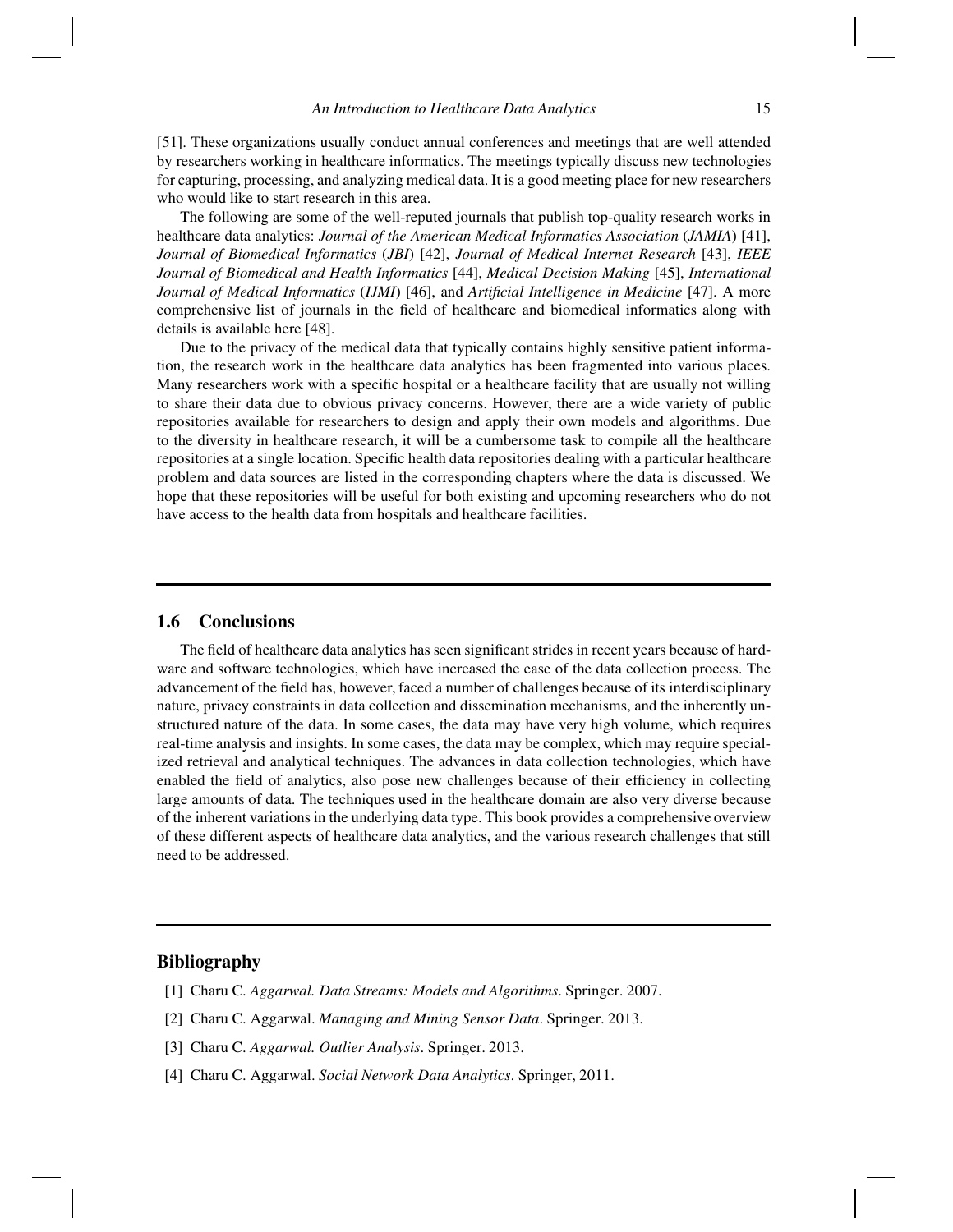#### 16 *Healthcare Data Analytics*

- [5] Charu C. Aggarwal and Philip S. Yu. *Privacy-Preserving Data Mining: Models and Algorithms*. Springer. 2008.
- [6] Eta S Berner. *Clinical Decision Support Systems*. Springer, 2007.
- [7] Richard J. Bolton, and David J. Hand. Statistical fraud detection: A review. *Statistical Science*, 17(3):235–249, 2002.
- [8] Charles P. Friedman. *Evaluation Methods in Biomedical Informatics*. Springer, 2006.
- [9] Robert A. Greenes. *Clinical Decision Support: The Road Ahead*. Academic Press, 2011.
- [10] William Hersh. *Information Retrieval: A Health and Biomedical Perspective*. Springer, 2008.
- [11] Daniel A. Keim. Information visualization and visual data mining. *IEEE Transactions on Visualization and Computer Graphics*, 8(1):1–8, 2002.
- [12] J. Manyika, M. Chui, B. Brown, J. Bughin, R. Dobbs, C. Roxburgh, and A. H. Byers. Big data: The next frontier for innovation, competition, and productivity. McKinsey Global Institute Report, May 2011.
- [13] Kunio Doi. Computer-aided diagnosis in medical imaging: Historical review, current status and future potential. *Computerized Medical Imaging and Graphics*, 31:2007.
- [14] W. Hersh. *Information Retrieval: A Health and Biomedical Perspective.* Springer, 2009.
- [15] R. B. Haynes, K. A. McKibbon, C. J. Walker, N. Ryan, D. Fitzgerald, and M. F. Ramsden. Online access to MEDLINE in clinical settings: A study of use and usefulness. *Annals of Internal Medicine*, 112(1):78–84, 1990.
- [16] B. Vogelstein, N. Papadopoulos, V. E. Velculescu, S. Zhou, J. Diaz, L. A., and K. W. Kinzler. Cancer genome landscapes. *Science*, 339(6127):1546–1558, 2013.
- [17] P. Edn, C. Ritz, C. Rose, M. Fern, and C. Peterson. Good old clinical markers have similar power in breast cancer prognosis as microarray gene expression profilers. *European Journal of Cancer*, 40(12):1837–1841, 2004.
- [18] Rashid Hussain Khokhar, Rui Chen, Benjamin C.M. Fung, and Siu Man Lui. Quantifying the costs and benefits of privacy-preserving health data publishing. *Journal of Biomedical Informatics*, 50:107–121, 2014.
- [19] Adam Sadilek, Henry Kautz, and Vincent Silenzio. Modeling spread of disease from social interactions. In *Proceedings of the 6th International AAAI Conference on Weblogs and Social Media (ICWSM'12)*, pages 322–329, 2012.
- [20] L. Jensen, J. Saric, and P. Bork. Literature mining for the biologist: From information retrieval to biological discovery. *Nature Reviews Genetics*, 7(2):119–129, 2006.
- [21] P. Zweigenbaum, D. Demner-Fushman, H. Yu, and K. Cohen. Frontiers of biomedical text mining: Current progress. *Briefings in Bioinformatics*, 8(5):358–375, 2007.
- [22] S. M. Meystre, G. K. Savova, K. C. Kipper-Schuler, and J. F. Hurdle. Extracting information from textual documents in the electronic health record: A review of recent research. *Yearbook of Medical Informatics*, pages 128–144, 2008.
- [23] Daniel Keim et al. *Visual Analytics: Definition, Process, and Challenges*. Springer Berlin Heidelberg, 2008.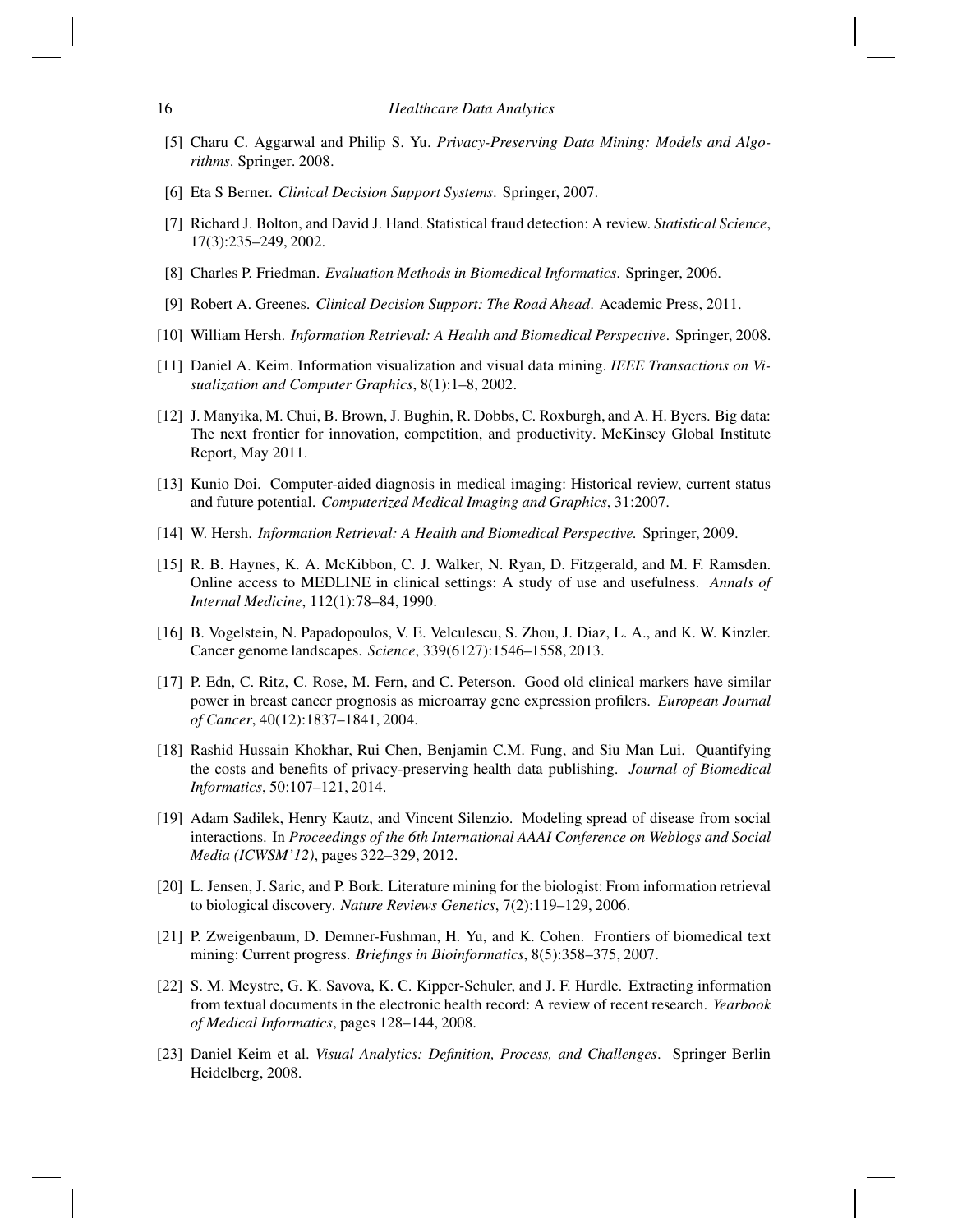- [24] K. Wongsuphasawat, J. A. Guerra Gmez, C. Plaisant, T. D. Wang, M. Taieb-Maimon, and B. Shneiderman. LifeFlow: Visualizing an overview of event sequences. In *Proceedings of the SIGCHI Conference on Human Factors in Computing Systems*, 1747-1756. ACM, 2011.
- [25] Thomas C. Rindfieisch. Privacy, information technology, and health care. *Communications of the ACM*, 40(8):92–100, 1997.
- [26] E. W. Steyerberg. *Clinical Prediction Models*. Springer, 2009.
- [27] E. E. Schadt. Molecular networks as sensors and drivers of common human diseases. *Nature*, 461(7261):218–223, 2009.
- [28] Min Chen, Sergio Gonzalez, Athanasios Vasilakos, Huasong Cao, and Victor C. Leung. Body area networks: A survey. *Mobile Networks and Applications*, 16(2):171–193, April 2011.
- [29] Catherine M. DesRoches et al. Electronic health records in ambulatory carea national survey of physicians. *New England Journal of Medicine* 359(1):50–60, 2008.
- [30] Richard Hillestad et al. Can electronic medical record systems transform health care? Potential health benefits, savings, and costs. *Health Affairs* 24(5):1103–1117, 2005.
- [31] Stanley R. Sternberg, Biomedical image processing. *Computer* 16(1):22–34, 1983.
- [32] G. Acampora, D. J. Cook, P. Rashidi, A. V. Vasilakos. A survey on ambient intelligence in healthcare,*Proceedings of the IEEE*, 101(12):2470–2494, Dec. 2013.
- [33] U. Varshney. Pervasive healthcare and wireless health monitoring. *Mobile Networks and Applications* 12(2–3):113–127, 2007.
- [34] Steven M. Paul, Daniel S. Mytelka, Christopher T. Dunwiddie, Charles C. Persinger, Bernard H. Munos, Stacy R. Lindborg, and Aaron L. Schacht. How to improve R&D productivity: The pharmaceutical industry's grand challenge. *Nature Reviews Drug Discovery* 9 (3):203–214, 2010.
- [35] R. Amarasingham, L. Plantinga, M. Diener-West, D. Gaskin, and N. Powe. Clinical information technologies and inpatient outcomes: A multiple hospital study. *Archives of Internal Medicine* 169(2):108–114, 2009.
- [36] Athanasios Papoulis. *Signal Analysis*. McGraw-Hill: New York, 1978.
- [37] Robert H. Shumway and David S. Stoffer. *Time-Series Analysis and Its Applications: With R Examples*. Springer: New York, 2011.
- [38] Robert F. Woolson and William R. Clarke. *Statistical Methods for the Analysis of Biomedical Data*, Volume 371. John Wiley & Sons, 2011.
- [39] Edward H. Shortliffe and James J. Cimino. *Biomedical Informatics*. Springer, 2006.
- [40] Mitsa Thephano. *Temporal Data Mining*. Chapman and Hall/CRC Press, 2010.
- [41] http://jamia.bmj.com/
- [42] http://www.journals.elsevier.com/journal-of-biomedical-informatics/
- [43] http://www.jmir.org/
- [44] http://jbhi.embs.org/